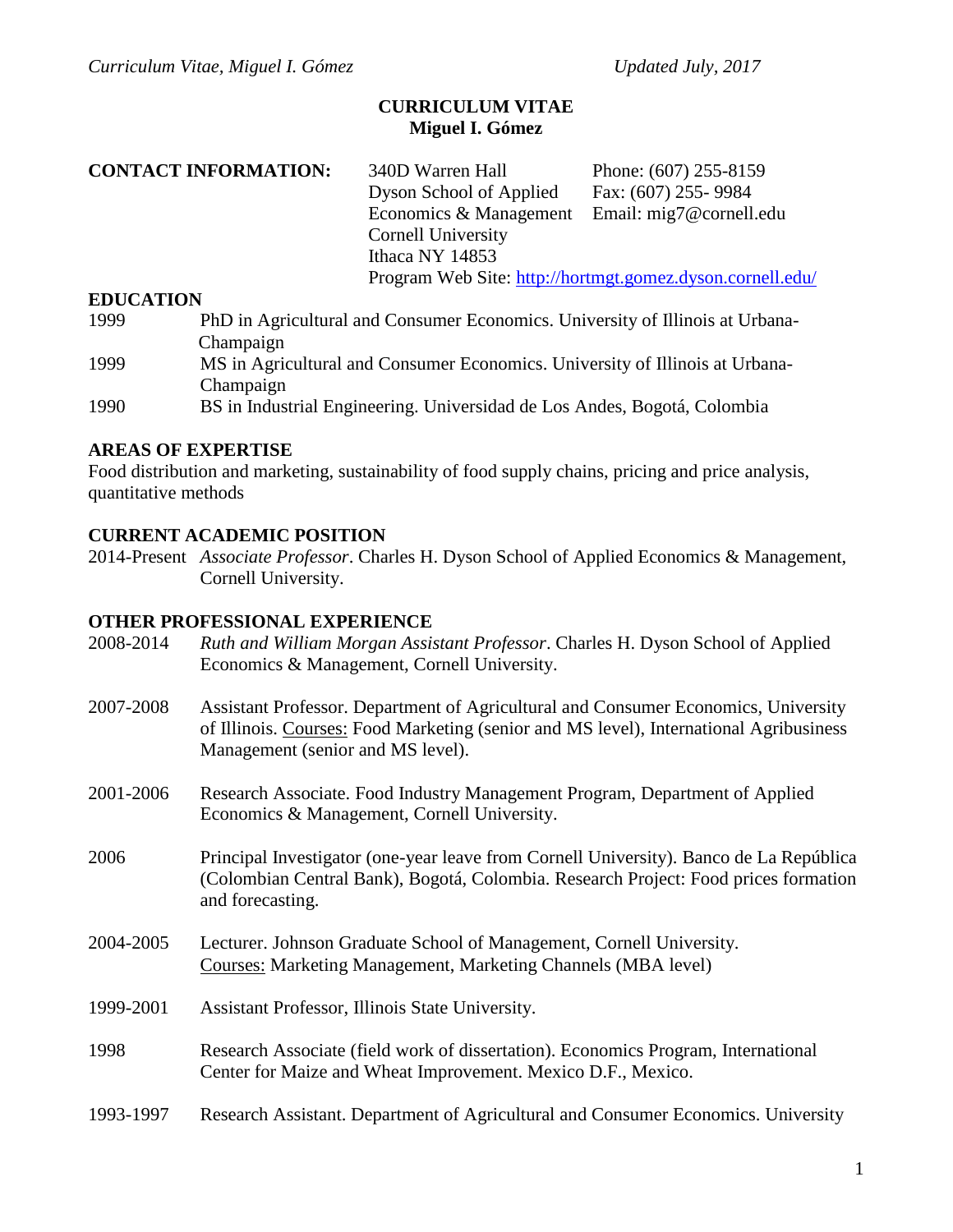of Illinois at Urbana-Champaign.

- 1995-1996 Visiting Lecturer Civic Education Project. Economics Faculty, Latvian University of Agriculture, Jelgava - Latvia, East Europe.
- 1992-1993 Research Associate. Instituto SER de Investigación. Bogotá, Colombia.
- 1990-1992 "EL ROSAL" FLOWERS. Production and Marketing Planning Manager, Bogotá, Colombia.

## **PUBLICATIONS - REFEREED JOURNAL ARTICLES**

- 1. Lee, D, E. Sönmez, M.I. Gómez, and X. Fan. 2016. "Combining Two Wrongs to Make Two Rights: Mitigating Food Insecurity and Food Waste through Gleaning Operations." *Food Policy*, In Press.
- 2. Richards, T.J., S.F. Hamilton, M.I. Gómez, E. Rabinovich. 2016. "Retail Intermediation and Local Foods," *American Journal of Agricultural Economics*, In Press.
- 3. Shrinivas, A. and M.I. Gómez. 2016. "Asymmetric Price Transmission in the Cotton Supply Chain in Vidarbha." *Agricultural Economics: An International Journal,* 47 (2016): 1–10.
- 4. Verteramo Chiu, L.J., Liaukonyte, J., Gómez, M.I. and Kaiser, H.M., 2016. "Socially responsible products: what motivates consumers to pay a premium?" *Applied Economics*, pp.1-14 (http://dx.doi.org/10.1080/00036846.2016.1226494).
- 5. Atallah, S.S., Gómez, M.I., and J.M. Conrad. 2016. "Specification of Spatial-Dynamic Externalities and Implications for Strategic Behavior in Disease Control," *Land Economics*, In Press.
- 6. Chaddad, F.R., R.B. Ross, M.I. Gómez, J.R.V. Franken. 2016. "Coordination of Winegrape Supply Chains in Emerging Markets." *Agribusiness: An International Journal*, In Press.
- 7. K.D. Ricketts, M.I. Gómez, M.F. Fuchs, T.E. Martinson, R.J. Smith, M.L. Cooper, M.M. Moyer, and A. Wise. 2016. "Mitigating the Economic Impact of Grapevine Red Blotch: Optimizing Disease Management Strategies in U.S. Vineyards." *American Journal of Enology and Viticulture*, In Press (doi: 10.5344/ajev.2016.16009).
- 8. Sönmez, E., D. Lee, M.I. Gómez, and X. Fan. 2015. "Improving Food Bank Gleaning Operations: An Application in New York State" *American Journal of Agricultural Economics,* 1-14 (doi:10.1093/ajae/aav069).
- 9. Richards, T.J., M.I. Gómez, and I. Printezis. 2015. "Hysteresis, Price Acceptance, and Reference Prices." *American Journal of Agricultural Economics 1-28* (doi:10.1093/ajae/aav059).
- 10. Nicholson, C.F., X. He, M.I. Gómez, H.O. Gao, and E. Hill. 2015. "Environmental and Economic Impacts of Localizing Food Systems: The Case of Dairy Supply Chains in the Northeastern U.S." *Environmental Science and Technology,* 49(20): 12005-12014.
- 11. Ricketts, K. M.I. Gómez, S.S. Atallah, M.F. Fuchs, T.E. Martinson, M.C. Battany, L.J. Bettiga, M.L. Cooper, P.S. Verdegaal and R.J. Smith. 2015. "Reducing the economic impact of grapevine leafroll disease in California: Identifying optimal disease management strategies" *American*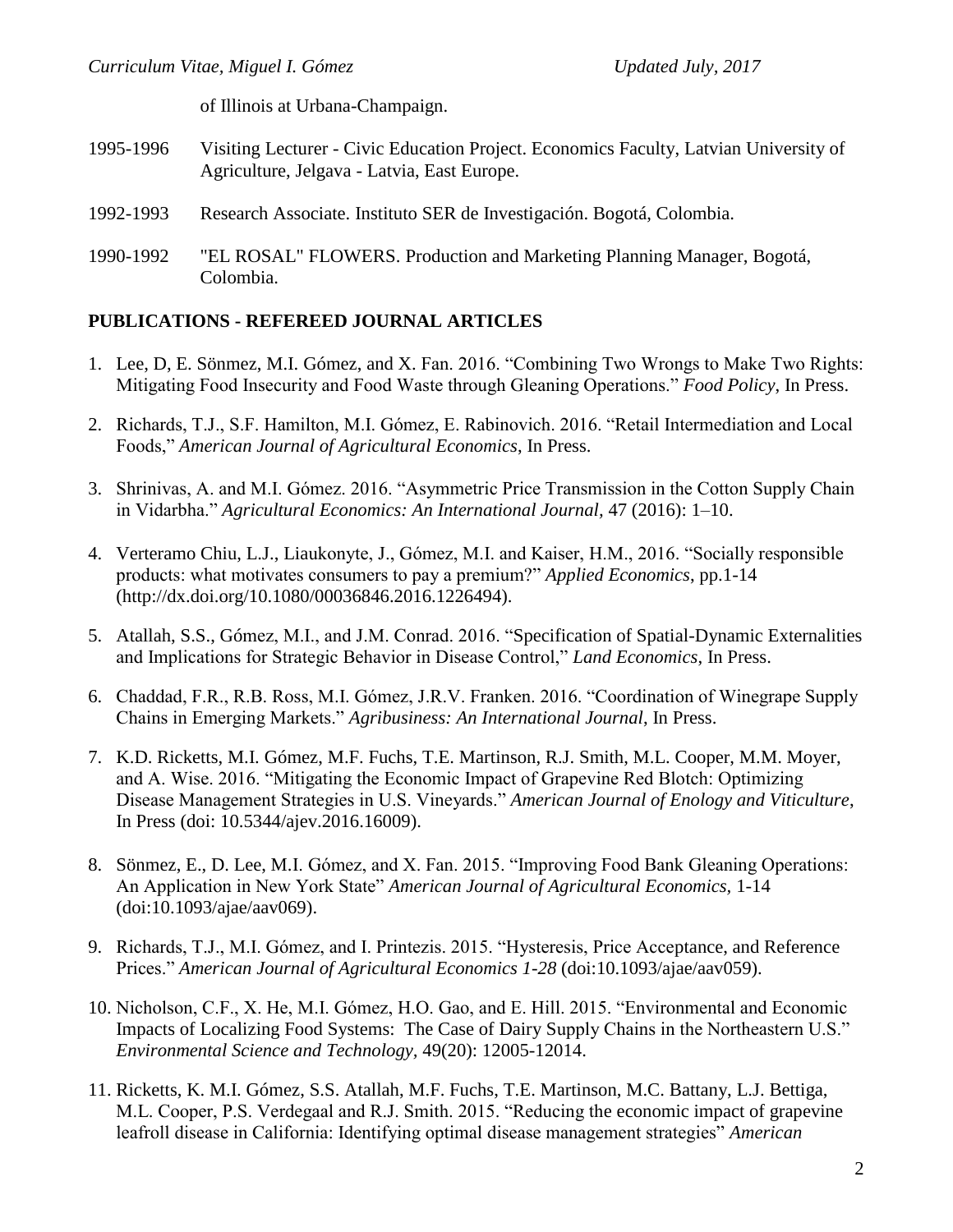*Journal of Enology and Viticulture,* 66:138-147.

- 12. Judy Lee, M.I. Gómez, and W.B. Miller. 2015. "Paclobutrazol and Flurprimidol Control Stem Elongation of Potted Star of Bethlehem." *HortTechnology,* August 25(4): 480-486.
- 13. Atallah, S.S., M.I. Gómez, T. Björkman. 2014. "Localization effects for a fresh vegetable product supply chain: Broccoli in the eastern United States." *Food Policy,* 49: 151–159.
- 14. Atallah, S.S., M.I. Gómez, J. Conrad and J. Nyrup. 2014. "An Agent-Based Computational Bioeconomic Model of Plant Disease Diffusion and Control: Grapevine Leafroll Disease." Forthcoming, *American Journal of Agricultural Economics,* (DOI:10.1093/ajae/aau032).
- 15. Richards, T.J, M.I. Gómez and J. Lee. 2014. "Pass-Through and Consumer Search: An Empirical Analysis." *American Journal of Agricultural Economics,* 96 (4): 1049-1069.
- 16. Lin. S, M.I. Gómez, F. Chaddad and R.B. Ross. 2014. "Distribution Channel Choice of Wineries in Emerging Cool Climate Regions." *Agricultural and Resource Economics Review*, 43(1), 87-103.
- 17. Gómez, M.I. and M. Shapiro. 2014. "Customer Satisfaction and Sales Performance in Wine Tasting Rooms." *International Journal of Wine Business Research,* 26(1), 45-60.
- 18. Thomas, L., M.I. Gómez and A.K. Mansfield. 2014. "The Effect of Tasting Sheet Sensory Descriptors on Tasting Room Sales." *International Journal of Wine Business Research,* 26(1), 61- 72.
- 19. Yuan, H., M.I. Gómez, and V.R. Rao. 2013. "Trade Promotion Decisions under Demand Uncertainty: A Market Experiment Approach." *Management Science*, July, 2013, 59:1709-1724 (DOI: 10.1287/mnsc.1120.1652).
- 20. Gómez, M.I. and K.D. Ricketts. 2013. "Food Value Chain Transformations in Developing Countries: Selected Hypotheses on Nutritional Implications." *Food Policy*, 42 (2013) 139–150 (DOI: 10.1016/j.foodpol.2013.06.010).
- 21. Gómez, M.I., C.B. Barrett, T. Raney, P. Pinstrup-Andersen, J. Meerman, A. Croppenstedt, B. Carisma and B. Thompson. 2013. "Post-Green Revolution Food Systems and the Triple Burden of Malnutrition." *Food Policy*, 42 (2013) 129–138 (DOI:10.1016/j.foodpol.2013.06.009).
- 22. Gómez M.I, T.J. Richards and J. Lee. 2013. "Trade Promotions and Consumer Search in Supermarket Retailing." *American Journal of Agricultural Economics*, 95(5): 1209-1215 (DOI: 10.1093/ajae/aat044)*.*
- 23. Miljkovic, D. and M.I. Gómez. "A Mechanism Design of Dispute Resolution Systems in a Regional Free Trade Agreement." *Journal of Agriculture and Food Industrial Organization*, 2013;  $11(1): 1-16.$
- 24. Lentz, E.C., C.B. Barrett, M.I. Gómez, and D.G. Maxwell. 2013. "On The Choice and Impacts of Innovative International Food Assistance Instruments." *World Development*, Vol. 49, pp. 1–8, (http://dx.doi.org/10.1016/j.worlddev.2013.01.016).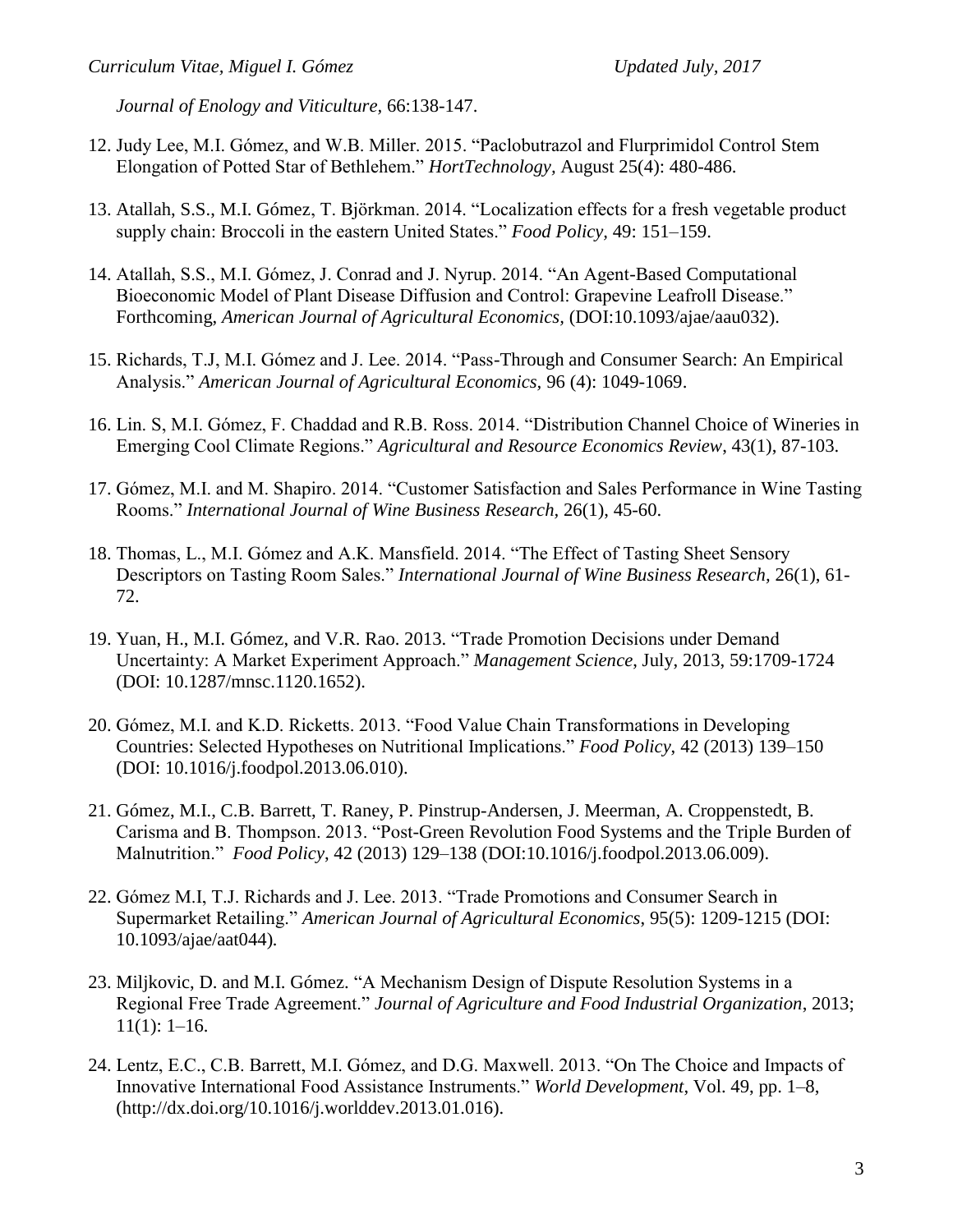- 25. Violette, W.J., Harou, A.P., Upton, J.B., Bell, S.D., Barrett, C.B., Gómez, M.I., and Lentz, E.C. 2013. "Recipients' Satisfaction with Locally Procured Food Aid Rations: Comparative Evidence from a Three Country Matched Survey." *World Development*, Vol. 49, pp. 30–43 (http://dx.doi.org/10.1016/j.worlddev.2013.01.019).
- 26. Garg, T., Barrett, C.B., Gómez, M.I., Lentz, E.C., and Violette, W. 2013. "Price Impacts of Local and Regional Procurement and Distribution: A Multi-Country Analysis." *World Development*, Vol. 49, pp. 19–29 (http://dx.doi.org/10.1016/j.worlddev.2013.01.018).
- 27. Harou, A.P, J.B. Upton, E.C. Lentz, C.B. Barrett, and M.I. Gómez. 2013. "Tradeoffs or Synergies? Assessing local and regional food aid procurement through case studies in Burkina Faso and Guatemala." *World Development*, Vol. 49, pp. 44–57 (http://dx.doi.org/10.1016/j.worlddev.2013.01.020)*.*
- 28. Lee, J. and M.I. Gómez. 2013. "Impacts of the End of the Coffee Export Quota System on International-to-Retail Price Transmission." *Journal of Agricultural Economics*, 64(2): 343–362. (DOI: 10.1111/j.1477-9552.2012.00372.x.)
- 29. Simon, D.H., M.I. Gómez. 2013. "Customer Satisfaction, Competition, and Firm Performance: An Empirical Investigation." Forthcoming, *Managerial and Decision Economics.*
- 30. Li, J., M.I. Gómez B.R. Rickard and M. Skinner. 2013. "Factors Influencing Adoption of Integrated Pest Management in Northeast Greenhouse and Nursery Production." *Agricultural and Resource Economics Review*, 42/2 (August 2013): 310–324.
- 31. Smith, B., H.M. Kaiser and M.I. Gómez. "Identifying Factors Influencing a Hospital's Decision to Adopt a Farm-to-Hospital Program." *Agricultural and Resource Economics Review*, 43 (3): 508- 517.
- 32. Rickard, B., T. Schmit, M.I. Gómez and H. Luo. 2013. "Does the Name Matter? Developing Brands for Patented Fruit Varieties." *Agribusiness: An International Journal,* 29 (3): 259-272.
- 33. Gómez, M.I., E. González, and L.F Melo. 2012. "Forecasting Food Inflation in Developing Countries with Inflation Targeting Regimes." *American Journal of Agricultural Economics*, 94(1): 153–173.
- 34. Richards, T.J., M.I. Gómez, and G, Pofahl. 2012. "A Multiple Discrete / Continuous Model of Price Promotions." *Journal of Retailing*, 88(2): 206-225.
- 35. Cho,J. L. W. Tauer, Y. H. Schukken, M. I. Gόmez, R. L. Smith, Z. Lu, and Y. T. Grohn. 2012. "Economic Analysis of Mycobacterium avium subspecies paratuberculosis vaccines in Dairy Herds." *Dairy Science*, 95:1855–1872.
- 36. Atallah S.S., M.I. Gómez, M.F Fuchs, and T.E. Martinson. 2012. "Economic Impact of Grapevine Leafroll Disease on Vitis vinifera cv. Cabernet franc in Finger Lakes Vineyards of New York." *American Journal of Enology and Viticulture*, 63(1): 73-79.
- 37. Conrad, J.M, M.I. Gómez, and A.L. Lamadrid. 2011. "Wine in Your Knapsack?" *Journal of Wine Economics*, Vol. 6, No. 1, 83-110.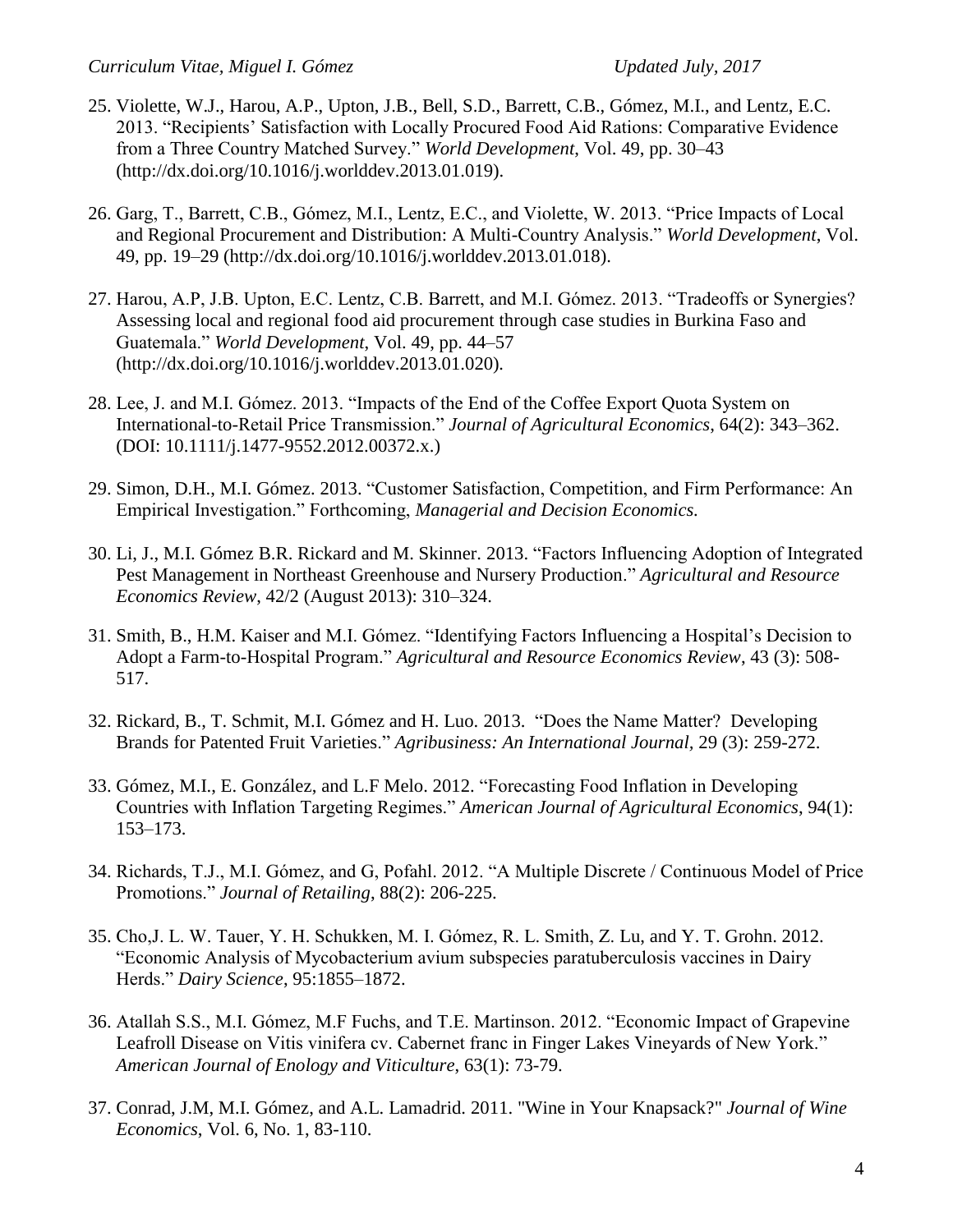- 38. Gómez, M.I., C. B. Barrett, L. E. Buck, H. De Groote, S. Ferris, H. O. Gao, E. McCullough, D. D. Miller, H. Outhred, A. N. Pell, T. Reardon, M. Retnanestri, R. Ruben, P. Struebi, J. Swinnen, M. A. Touesnard, K. Weinberger, J. D. H. Keatinge, M. B. Milstein and R. Y. Yang. 2011. "Research Principles for Developing Country Food Value Chains." *Science,* 3, Vol. 332 no. 6034: 1154-1155.
- 39. Nicholson, C.F., Gómez, M.I., Gao, H. 2011. "The Cost of Increased Localization for a Multiple-Product Food Supply Chain: Dairy in the United States." *Food Policy*, 36 (2): 300-310.
- 40. Schmit, T., Gómez, M.I. 2011. "Developing Viable Farmers Markets in Rural Communities: An Investigation of Vendor Performance Using Objective and Subjective Valuations." *Food Policy*, 36 (2): 119-127.
- 41. Jablonski, B.R, J. Perez-Burgos, and M.I. Gómez. 2011. "Food Value Chain Development in Central New York: CNY Bounty." *Journal of Agriculture Food Systems Planning and Community Development*, 1 (3).
- 42. Park, K. and M.I. Gómez. 2010. "Do Price Premiums Exist for Local Products?" *Journal of Food Distribution Research,* 42 (1).
- 43. Gómez, M.I., J. Lee, J. Koerner. 2010. "Do retail coffee prices rise faster than they fall? Asymmetric price transmission in France, Germany and the United States." *Journal of International Agricultural Trade and Development,* 6(2): 173-194.
- 44. King R.P., Gómez, M.I., DiGiacomo, G., 2010. "Can Local Food Go Mainstream?" *Choices*, 25(1).
- 45. Gómez, M.I., J. Frank, E. Kunda and P. Garcia. 2009. "Cash Settlement of Lean Hog Futures Contracts Reexamined." *Review of Futures Markets*, 18(2).
- 46. Gómez, M.I., V.R. Rao. 2009. "Market Power and Trade Promotions in U.S. Supermarkets." *British Food Journal,* 111(8), 866-877.
- 47. Simon, D.H., M.I. Gómez, E.W. McLaughlin, and D.R. Wittink. 2009. "Employee Attitudes, Customer Satisfaction, and Sales Performance: Assessing the Linkages in US Grocery Stores." *Journal of Managerial and Decision Economics,* 30, p. 27-41*.*
- 48. Gómez, M.I, V.R. Rao and E.W. McLaughlin. 2007. "Depth and Allocation of Trade Promotions: Evidence from the US Supermarket Industry." *Journal of Marketing Research,* Vol. 44 Issue 3, p. 410-424.
- 49. Gupta, S., E.W. McLaughlin and M.I. Gómez. 2007. "Guest Satisfaction and Restaurant Performance," *Cornell Hotel and Restaurant Administration Quarterly*, Vol. 48, No. 3, 284-298 (best paper award, 2007).
- 50. Gómez, M.I., M.L. Maratou, D.R. Just. 2007. "Market Power and Off-Invoice Trade Promotions in the US Food Industry: An Empirical Investigation." *Review of Agricultural Economics* 29(1): 119- 140.
- 51. Huang, H., G.Y. Miller, B. Sherrick, and M. I. Gómez. 2006. "Factors Affecting Illinois Farmland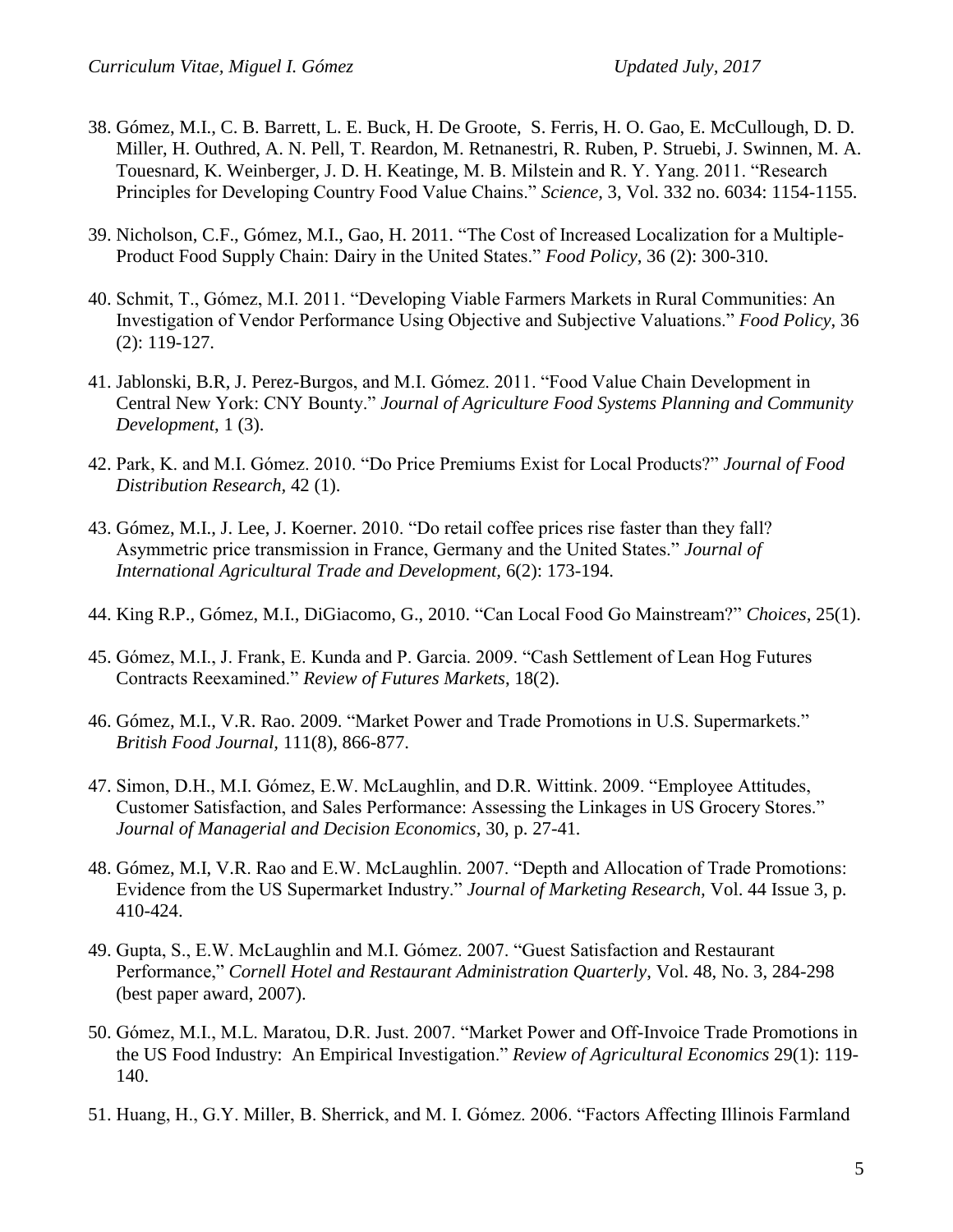Values." *American Journal of Agricultural Economics* 88(2) (May 2006): 458–470.

- 52. Gómez, M.I., McLaughlin, E.W. and Wittink, D.R. 2004 "Customer Satisfaction and Retail Sales Performance: An Empirical Investigation," *Journal of Retailing*, 80(4): 265-278.
- 53. Park, K. and M.I. Gómez. 2004. "Predicting Coupon Use from Demographic and Behavioral Characteristics," *Journal of Food Distribution Research*, 35(1): 162-168.
- 54. Gómez, M.I., M.P. Cabal, and J.A. Torres. 2002 "Private Initiatives on Food Safety: The Case of the Colombian Poultry Industry." *Journal of Food Control*, 13 (June): 83-86.
- 55. Castillo, M., M.I. Gómez, R. Candelo and A. Moreno. 2001. "El Mercado del café: ¿Ahora hacia dónde?" *Economía Colombiana y Coyuntura Política,* 290:45-51.
- 56. Unnevehr, L.J., G.Y. Miller, and M.I. Gómez. 1999. "Ensuring Food Safety and Quality in Farm Level Production: Emerging Lessons from the Pork Industry." *American Journal of Agricultural Economics*, 81 (5): 1096-1101.
- 57. Jensen, H.H., L.J. Unnevehr, and M.I. Gómez. 1998. "Cost of Improving Food Safety in the Meat Sector." *Journal of Agricultural and Applied Economics*, 30 (1): 83-94.
- 58. Unnevehr, L.J., M.I. Gómez, and P. Garcia. 1998. "The Incidence of Producer Welfare Losses from Food Safety Regulation in the Meat Industry", *Review of Agricultural Economics*, 20 (1): 186-201.
- 59. Garcia, R.J., D. Miljkovic, and M.I. Gómez. 1998. "Import Prices and Hard Currency Constraints in Eastern Europe: Implications for Coarse Grain Imports and Production of Meat" *Journal of Agricultural and Applied Economics*, 30 (1): 201-215.
- 60. Gómez, M.I. 1996. "Peasant Economies in Colombia: Evolution 1988-1992. A Study based on the National Rural Household Survey." *Revista Coyuntura Social*, Vol. No. 7 (November).

### **PUBLICATIONS - BOOK**

1. King R.P, M. Hand and M.I. Gómez (eds.) Forthcoming, 2014. *Growing Local: Case Studies on Local Food Supply Chains*, University of Nebraska Press.

### **PUBLICATIONS - BOOK CHAPTERS**

- 1. J.N. Hernandez-Aguilera, M.I. Gómez. 2016. "Posicionamiento de pequeños productores colombianos en mercados globales: El caso de las cadenas de valor de cafés especiales," in *El desarrollo equitativo, competitivo y sostenible del sector agropecuario en Colombia*, Banco de La República, 201-245, C.G. Cano, A.M. Iregui, M.T. Ramírez, A.M. Tribín (Eds).
- 2. E.W. McLaughlin and M.I. Gómez. 2014. "Chapter 13: Food Distribution," in *Food Systems & Public Health*, Neff, R. (ed.), John Wiley & Sons, Inc.
- 3. M.I. Gómez, M. Hand, R.P. King. 2014. "From Farms to Consumers: An Introduction to Supply Chains for Local Foods." In *Comparing the Structure, Size, and Performance of Local and Mainstream Food Supply Chains*, King R.P., M. Hand and M.I. Gómez (eds.), University of Nebraska Press.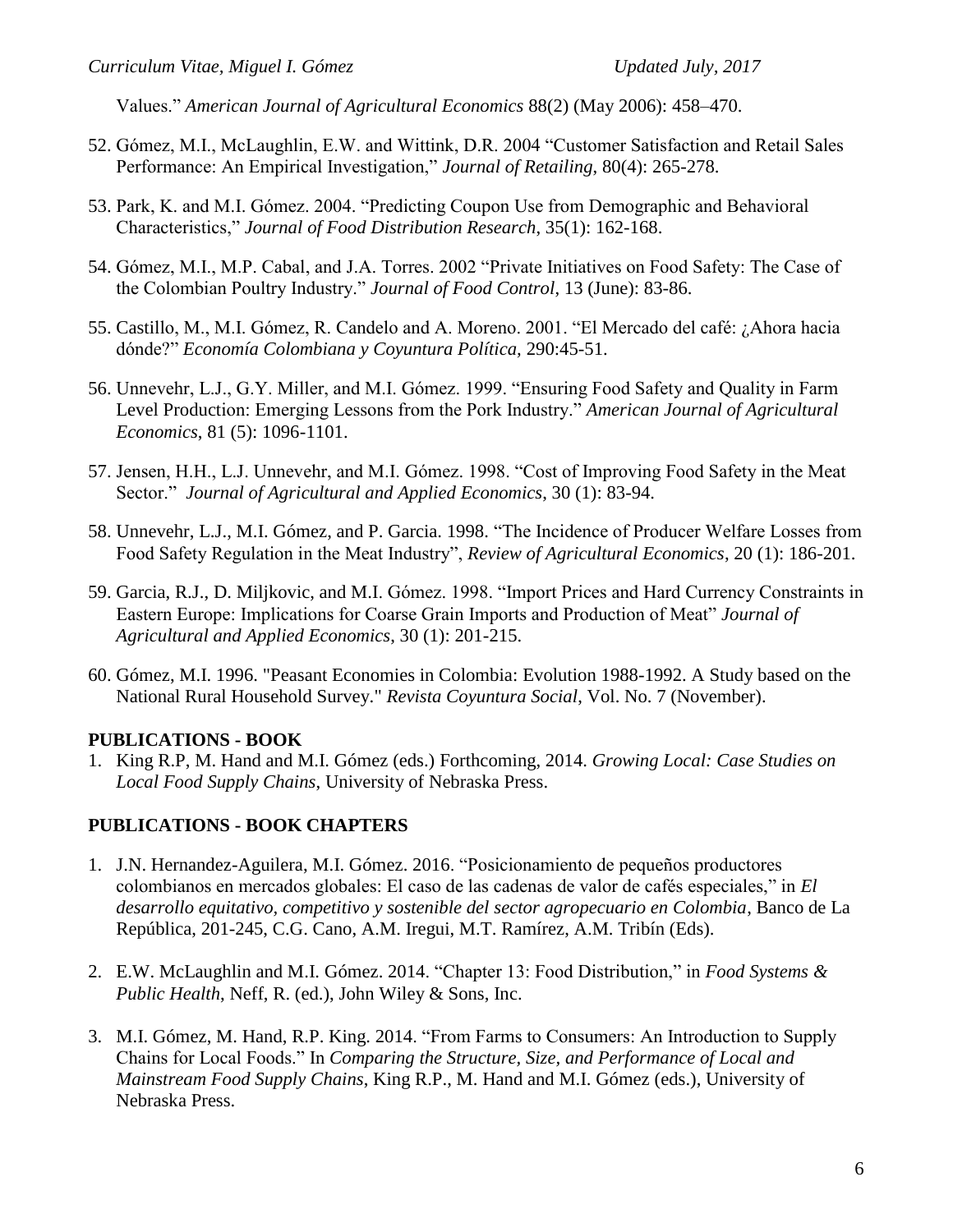- 4. Gómez, M.I., E.W. McLaughlin and S. Hardesty. 2014. "Can Local Food Markets Expand?" In *Comparing the Structure, Size, and Performance of Local and Mainstream Food Supply Chains*, King R.P., M. Hand and M.I. Gómez (eds.), University of Nebraska Press.
- 5. Park, K., Gómez, M.I., G.F. Ortmann and J. Horwich. 2014. "Product Prices and Availability." In *Comparing the Structure, Size, and Performance of Local and Mainstream Food Supply Chains*, King R.P, M. Hand and M.I. Gómez (eds.), University of Nebraska Press.
- 6. Gómez, M.I., McLaughlin, E.W., Park, K. 2014. "Case Studies on Local Food Supply Chains: Apple Case Studies in the Syracuse, New York MSA." In *Comparing the Structure, Size, and Performance of Local and Mainstream Food Supply Chains*, King R.P, M. Hand and M.I. Gómez (eds.), University of Nebraska Press.
- 7. Arango, L.E., Ardila L.K., and Gómez, M.I. "Efecto del cambio del salario mínimo en el precio de las comidas fuera del hogar en Colombia" 2013. In *Formación de precios y salarios en Colombia*, Enrique López y María T. Ramírez (eds.), Banco de la República.
- 8. Gómez, M.I., C.F. Nicholson and P. E. McNamara. 2009. "Changing Food Supply, Demand, and Marketing Issues: What Affects Price and Affordability?" in *Adequate Food for All: Culture, Science and Technology of Food in the 21st Century*, Pond W.G, B.L. Nichols and D.L. Brown, editors, Taylor & Francis Group, LLC.

## **PUBLICATIONS – PEER REVIEWED TECHNICAL REPORTS**

- 1. Miguel Gómez, Benjamin Mueller, and Mary Kate Wheeler. 2016. "Private Sector Extension Activities targeting Small Farmers in Developing Countries" United States Agency for International Development (USAID) project *Modernizing Extension and Advisory Services* (MEAS).
- 2. Mueller, B.C., M.I. Gómez and K.D. Ricketts, 2013. "An Evaluation of Extension Services of the Colombian Coffee Growers Federation." Prepared for the Project Modernizing Extension and Advisory Services Project (MEAS), U.S. Agency for International Development.
- 3. Gómez, M.I. and K. Ricketts, 2012. "Food Value Chain Transformations in Developing Countries: and Nutrition." Background Paper for the *2013 State of Food and Agriculture Report*, U.N. Food and Agriculture Organization*.*
- 4. Gómez, M.I., M. Rizwan, and K. Ricketts. 2012. "Origins, Creation, and Evolution of the Fruit & Vegetable Dispute Resolution Corporation." Agricultural Marketing Service, U.S. Department of Agriculture.
- 5. King, R.P., Hand, M.S., DiGiacomo, G., Clancy, K. Gómez, M.I., Hardesty, S.D., Lev, L., McLaughlin, E.W., 2010**.** *Comparing the Structure, Size, and Performance of Local and Mainstream Food Supply Chains*, U.S Department of Agriculture, ERR No. 99.
- 6. Gómez, M.I., D.M. Sierra and D. Rodriguez. 2003. "Case Study: The Poultry Industry in Colombia." In *Food Safety in Food Security and Food Trade*, edited by Laurian Unnevehr, 2020 Focus 10, Brief 14, International Food Policy Research Institute.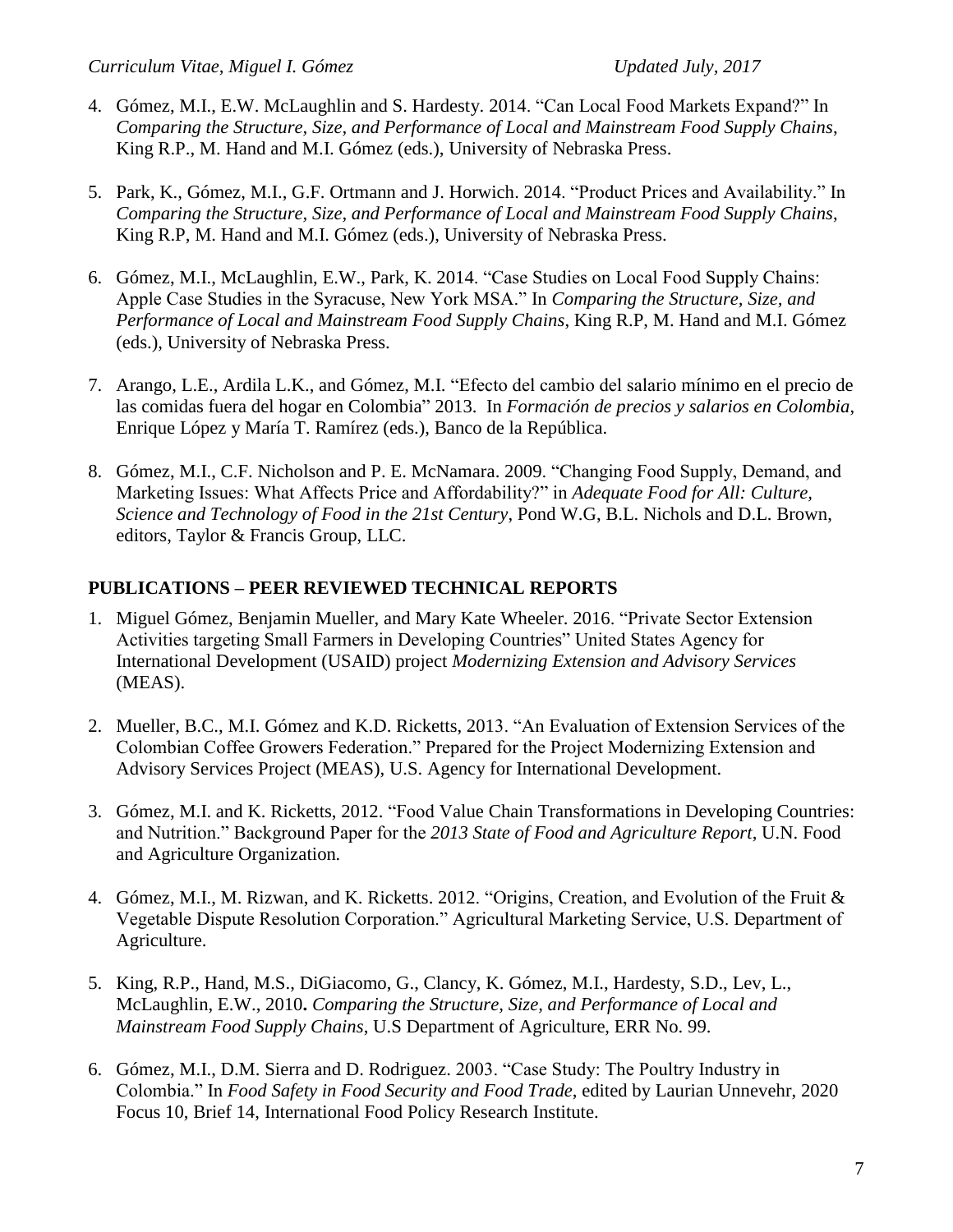7. Gómez. M.I. 2000. "Cooperación Internacional en la Investigación Agropecuaria." *Economía Colombiana y Coyuntura Política,* Issue number 278, June.

# **RESEARCH GRANTS**

## As Principal Investigator

- 1. *Fair Trade USA*. "Coffee Cost Studies in Latin America". 2/16/2015 12/31/2016 (\$8,000)
- 2. *Atkinson Center for a Sustainable Future, Academic Venture Fund*, "Production Costs of Coffee production in Latin America." 8/15/2016 – 12/31/2017 (\$127,427)
- 3. *Cornell Institute for Social Sciences*. "Developing a Longitudinal Database of Smallholder Coffee Growers to Assess Impacts of Participation in Specialty Markets." 11/1/2015 – 12/31/2016 (\$7,400)
- 4. *Fair Trade USA*. "Coffee Cost Studies in Latin America". 2/15/2015 12/31/2016 (\$25,000)
- 5. *USDA AFRI Program*. "Online Retailing and Local Food: How Farmers can Capitalize." 1/1/2016 – 12/31/17 (\$482,831 total; \$59,985 Dyson)
- 6. *USDA AFRI Program*, "Overcoming Supply Chain Barriers to Expanding Northeast Ruminant Meat Production." 1/1/2016 – 12/31/18 (\$499,000 total; \$177,628 Dyson)
- 7. *U.S. Department of Agriculture* "Price regulation of farm milk" (with Andrew Novakovic) 10/01/2014 – 9/30/2016 (\$150,000)
- 8. *US Agency for International Development-Modernizing Extension and Advisory Systems (MEAS)(Subcontract with University of Illinois),* Assessing Private-Led Extension Initiatives in Developing Countries, 1/1/2014 – 9/14/2015, (\$47,000)
- 9. *New York State Integrated Pest Management Program 2013-2016,* "Economics of the Spotted Wing Drosophila in Fruit", 10/01/2013-09/30/2016, (\$15,000 Dyson School)
- 10. *USDA Hatch*, "Cost of Establishment and Production of Wine Grapes In New York." 10/1/2013 9/30/2016, (\$69,000).
- 11. *Atkinson Center for a Sustainable Future, Academic Venture Fund*, "Sustainability Impacts of Participation in the Relationship Coffee Model on Smallholder Farmers." 8/15/2013 – 8/14/2014, (\$52,118).
- 12. *Cornell Institute for Social Sciences*. "Welfare Impacts of Participation in the Relationship Coffee Model among Colombian Smallholder Growers." 1/1/2013 - 12/30/2013, (\$7,400).
- 13. *US Agency for International Development-Modernizing Extension and Advisory Systems (MEAS)(Subcontract with University of Illinois), "*Modernizing Extension and Advisory Services Project – National Coffee Growers Federation," 12/1/2012 – 9/14/2013, (\$28,028)
- 14. *The Cooperative Extension Association of Wayne County*. "Quantitative and Qualitative Measures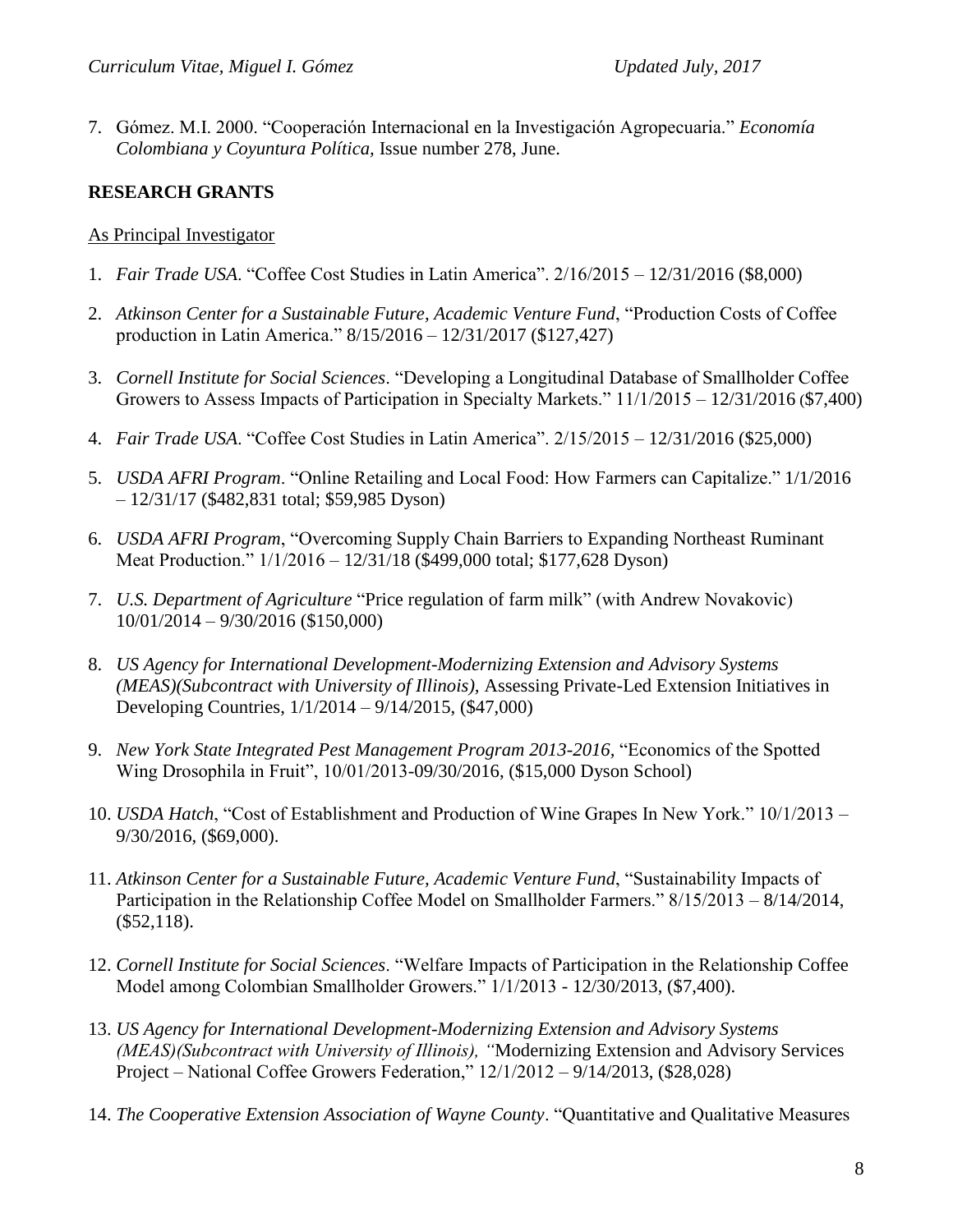of Fruit and Vegetable Production in the Genesee Valley," 1/15/2012 – 8/14/2012*,* (\$49,000)

- 15. *NIFA/USDA Agriculture and Food Research Initiative*, "Rural Entrepreneurship in the Wine Industry: Identifying Success Factors among Start-Up Wineries in Emerging Cool Climate Regions", 9/1/2011 – 8/31/2015 (Multistate, Total:\$498,462; to Cornell: \$123,944) (Cornell PI: Gómez)
- 16. *USDA Agriculture and Food Research Initiative, Global Food Security Program,* "Enhancing Food Security of Underserved Populations in the Northeast through Sustainable Regional Food Systems", 2/15/2011 – 2/14/2016 (Multistate, Total:\$4,980,000; to Cornell: \$667,294) (Cornell PI: Gómez)
- 17. *USDA Foreign Agricultural Service (subcontract with Catholic Relief Services, Guatemala)* "USDA Local and Regional Procurement Pilot Project Evaluation in Guatemala." 12/1/2010 – 9/30/2011 (\$64,804)
- 18. *Atkinson Center for a Sustainable Future, AVF*, "Developing a Soil-Based, Sustainable Specialty Crop Greenhouse Industry in the Northeast", 8/15/2011 – 8/14/2012 (\$39,003)
- 19. *New York Agricultural Growers, LLC*, "A Marketing Plan for NYS Apple Varieties" (gift for undergraduate internship) 5/15/2011 – 12/15/2011 (\$4,100, as a gift)
- 20. *Charles H. Dyson School Grant Program*, "Beyond Fair Trade: Exploring the Viability of a Sustainable Trade (ST) Certification System among Mexican Avocado Smallholders" 1/1/2011 – 2/31/2012 (\$11,400)
- 21. *North Central Regional Center for Rural Development*, "Challenges Facing Small and Medium Sized Entrepreneurs in Emerging Cool Climate Wine Regions," 9/1/2010 – 5/31/2011 (Multistate, \$20,000 total; \$6,400 to Cornell)
- 22. *Agricultural Marketing Service, U.S. Department of Agriculture,* "Evaluating the Fruit and Vegetable Dispute Resolution Corporation" 1/1/2010 – 12/31/2011 (\$96,165)
- 23. *New York Wine & Grape Foundation*, "Customer Satisfaction and Tasting Room Performance in New York State Wineries," 6/1/09 – 5/31/10 (\$9,276)
- 24. *New York Farm Viability Institute,* "Evaluation and Future Directions for NYFVI-funded Marketing Projects on Specialty Crops (fruits, Vegetables & Ornamentals): 2006–Present." 11/1/2009 – 10/31/2011 (\$128,648)
- 25. *Cornell Center for a Sustainable Future*, "Sustainability of Food Systems," 9/1/2009 8/30/2011 (\$195,005)
- 26. *Hatch Smith-Lever, U.S. Department of Agriculture*, "Enhancing Market Access and Profits for New York Horticultural Industries through Local Supply Chains," 10/1/2009 – 9/30/2012 (\$106,500)
- 27. *Cornell Center for a Sustainable Future and Cornell International Institute for Food, Agriculture*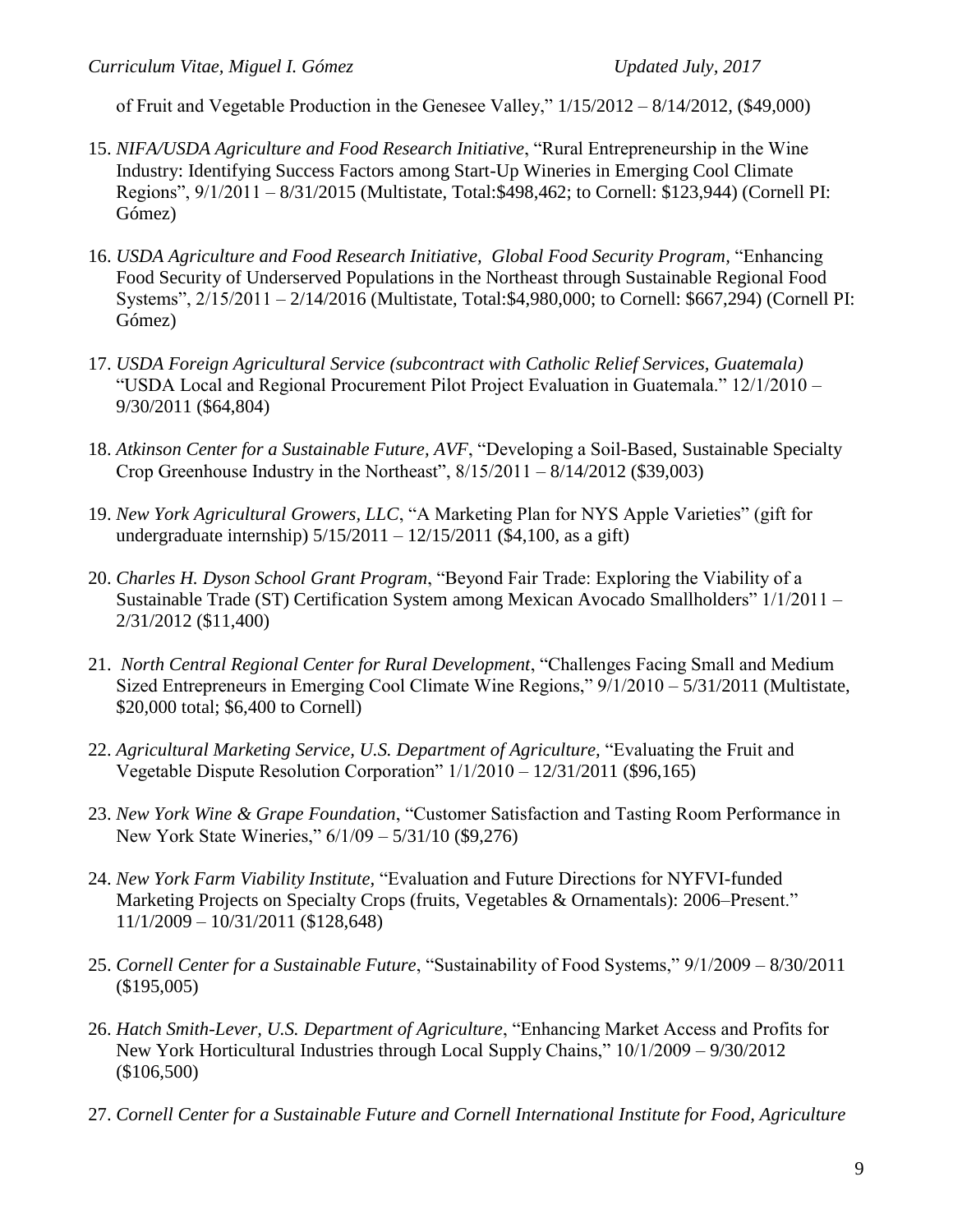*and Development*, "Workshop: Exploring linkages between sustainability of smallholder food value chains and poverty alleviation in low income countries,"  $1/1/2010 - 6/30/2010$  (\$26,000)

- 28. *Cornell Cooperative Extension Internship Program*, "Finger Lakes Grape Demand Survey"  $5/15/2009 - 8/15/2009$  (\$4,000)
- 29. *William and Flora Hewlett International Research Travel Grant*. "Exploratory Study on Food Marketing to the Base of the Pyramid," Bogotá, Colombia, 2008 (\$3,000).
- 30. *Soybean Disease and Biotechnology Center,* "Economic Impacts of Soybean Rust on the US Soybean Sector" (With Hayri Onal) 2007-2009 (\$96,000).
- 31. *Illinois Farm Bureau and the Office of Future and Options Research, University of Illinois,* (PI), "Evaluation of the hedging performance of the Chicago Mercantile Exchange Lean Hog futures contract." 2007-2008 (\$18,000)
- 32. *Global Resource Action Center for the Environment.* Economic impacts of large hog farms in Illinois. 2001 (\$13,000)
- 33. *Illinois Council for Food and Agriculture Research*, "Impacts of changing structures of the agricultural sector in Illinois," 2000 (\$13,000)
- 34. *Illinois Council for Food and Agriculture Research*, 1999 (\$17,000)
- 35. *Tinker Foundation Summer Fellowship for Latin America*, "Plan dissertation on the impact of international research networks in developing countries," 1997 (\$3,000)

### As Co-Principal Investigator

- 1. *USDA Economic Research Service Cooperative Agreement.* "Exploring Grocery Retailer Food Safety Standards for Fresh Fruit and Vegetable Suppliers." 8/15/2016 – 5/31/2017 (\$25,000)
- 2. *Atkinson Center for a Sustainable Future, Academic Venture Fund*, "Managing for long term sustainability of seafood production from bottomtendered wild capture fisheries: evaluating tradeoffs between spatial closures versus gear modification." 9/1/2016 – 8/31/2018 (\$122,100 total; \$20,000 Dyson)
- 3. *2016 ESD Craft Beverage Grant.* "Drivers of Consumer Satisfaction in Brewery Tasting Rooms." 6/1/2016 – 12/31/2016 (\$40,914 total)
- 4. *New York Farm Viability Institute*. Integrated Management of Mealybugs and Leafroll Disease in Vineyards." 6/1/2016 – 5/31/2017 (\$112,149 total; \$20,000 Dyson)
- 5. *Atkinson Center for a Sustainable Future, Academic Venture Fund*, "Market-based instruments and incentives for sustainability and conservation in rural working landscapes in Latin America." 9/1/2016 – 12/31/2017 (\$150,000 total; \$20,000 Dyson)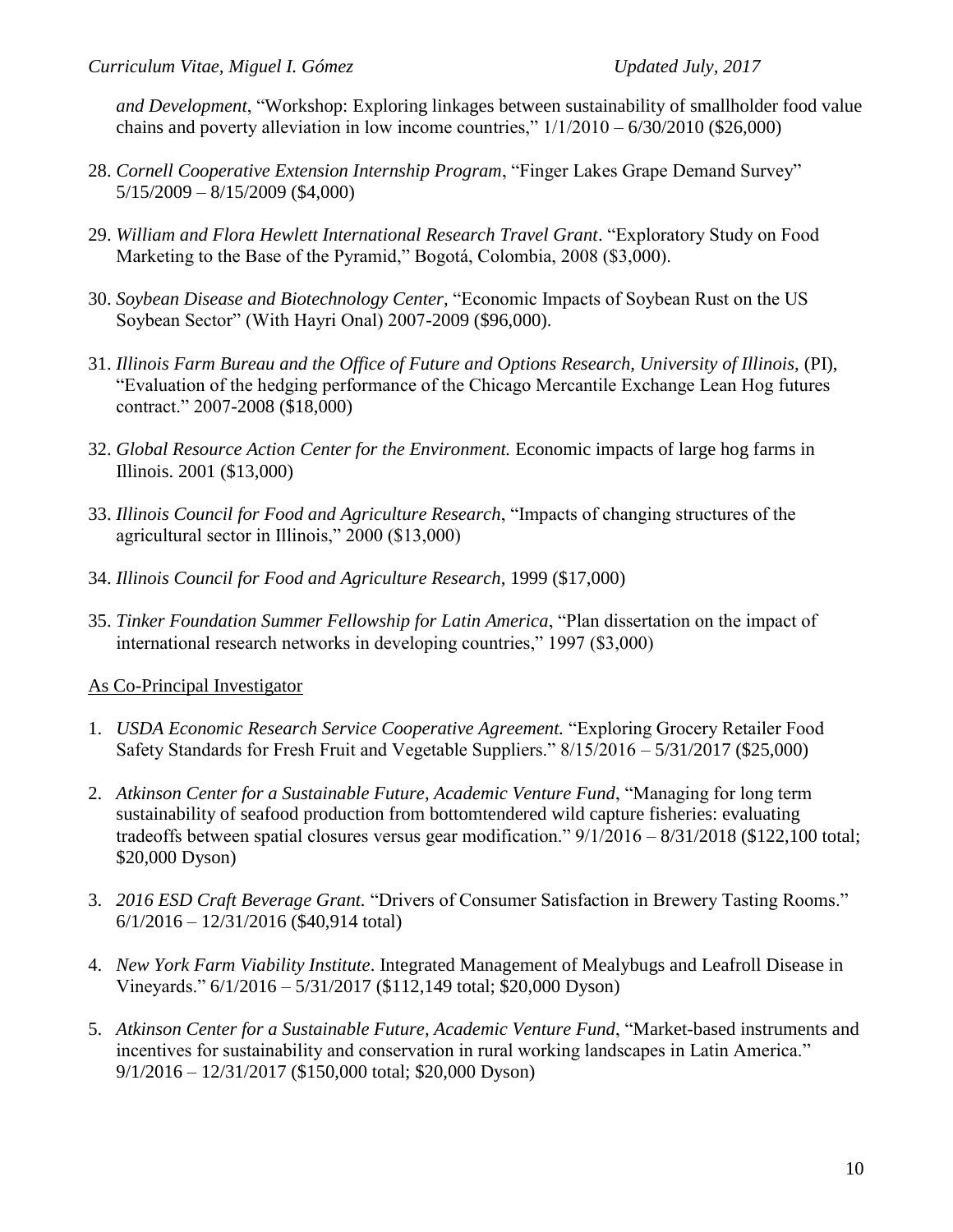- 6. USDA, NIFA Specialty Crop Research Initiative, "Title: Developing an Eastern broccoli industry Phase II." 9/1/2016 - 8/31/2018 (\$2,019,000 total; \$300,000 Dyson)
- 7. *NYS Department of Agriculture & Markets.* "Comparing the Corn-Soybean-Wheat/Red Clover Rotation under Conventional and Organic Cropping Systems in New York Phase II." 01/06/2016 – 12/31/2017, (\$267,4800 total; \$54,000 Dyson)
- 8. *The Nature Conservancy*. "Adoption of Agroecological Farming Practices in Specialty Crops: Incentives, Barriers, and Outcomes." 04/01/2016 – 03/31/2017 (\$150,000 total; \$20,000 Dyson).
- 9. *USDA Specialty Crop Research Initiative Block Grant.* "Business Tools to Stimulated Growth of New York State's Year-Round Greenhouse Vegetable Industry" 11/1/2015 – 12/31/2016 (\$117,660 total; \$ 65,000 Dyson).
- 10. *USDA, National Clean Plan Network.* Economic Benefits of the National Clean Plant Network. 8/15/2014 – 8/14/2015 (\$350,000 total; \$82,159 Dyson).
- 11. *NYS Department of Agriculture & Markets.* "Comparing the Corn-Soybean-Wheat/Red Clover Rotation under Conventional and Organic Cropping Systems in New York" 01/06/2015 – 12/31/2016, (\$150,000 total; \$48,111 Dyson)
- 12. *USDA, NIFA Specialty Crop Research Initiative*, "Developing and implementing sustainable strategies to manage spotted wing drosophila in United States fruit crops," 10/01/2015 – 12/32/2019 (\$762,684 total; \$358,115 Dyson)
- 13. *USDA, National Clean Plan Network*, "Optimal control of red blotch disease in wine grapevines," 8/15/2014 – 8/14/2015, (\$252,000 total; \$53, 688 Dyson).
- 14. *Cornell Institute for Social Sciences*. "Cooperative Membership and Preference Alteration: A Field Experiment on Trust, Time and Risk amongst Coffee Farmers in Colombia," 8/15/2014 – 8/14/2015 (\$12,000).
- 15. *NYS Department of Agriculture and Markets, Specialty Crops Block Grant*. "Optimal control of red blotch disease in NYS wine grapevines," 10/1/2014 – 3/1/2017, (\$99,932 total; \$25,500 Dyson)
- 16. *New York Farm Viability Institute*, "Increasing the Competitiveness of the NY Grape Nursery Industry," 12/01/2012 – 11/28/2014, (\$50,000 Total; \$15,115 Dyson School).
- 17. *NYS Department of Agriculture and Markets, Specialty Crops Block Grant*. "Continuing Evaluation of Grape and Wine Production Practices in Support of the Emerging Cold-Climate 'Northern Grapes' Industry in New York," 01/01/2014 – 12/3/2014, (\$76,387 Total; \$5,000 Dyson School).
- 18. *USDA, National Clean Plan Network*, "Developing a Regional Eastern NCPN-Grape Center," 9/25/2012 – 9/24/2013, (\$349,574 Total; \$41,578 Dyson School)
- 19. *Gates Foundation*, "Oil Prices and African Food Security," 6/30/2012 6/29/2013, (\$192,102)
- 20. *Atkinson Center for a Sustainable Future, AVF*, "Improving the Sustainable Production of Staple Leafy Green Vegetable Crops in Sub-Saharan Africa," 8/15/2012 – 8/14/2013 (\$77,280)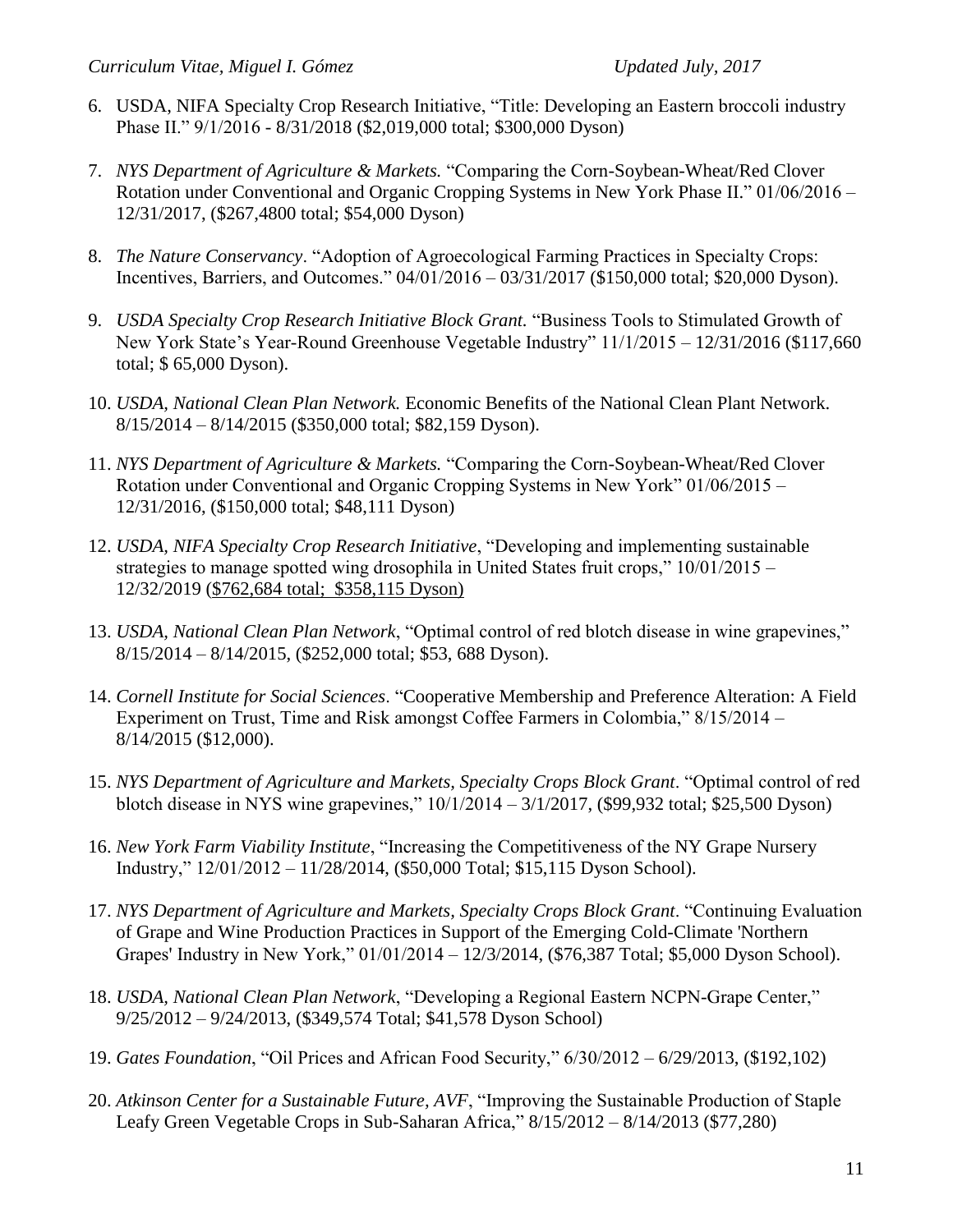- 21. *NIFA/USDA, Specialty Crop Research Initiative*, "Northern grapes: Integrating viticulture, winemaking, and marketing of new cold hardy cultivars supporting new and growing rural wineries", 9/1/2011 – 8/31/2013 (\$2,511,333 total; \$93,787 Dyson School)
- 22. *USDA Specialty Crops Research Initiative*, "Developing an Eastern Broccoli Industry." 9/1/2010 8/30/2015 (Multistate, \$3,176,000 total; \$1,480,341 to Cornell)
- 23. *Atkinson Center for a Sustainable Future, AVF*, "Sustainable pest management and yield increase strategies through ecological, genetic, and economic analysis"  $8/15/2011 - 8/14/2012$  (\$107,246) total; \$37,000 Dyson School)
- 24. *USDA Foreign Agricultural Service (subcontract with Catholic Relief Services).* "Global Framework, USDA Local and Regional Procurement Pilot Project" 10/1/2011 – 9/30/2011 (\$75,000)
- 25. *Northeast Center for Risk Management Education,* "Reducing new farmer financial risk through training in crop cost analysis", 7/1/2011 – 6/30/2012 (\$30,270 Total; \$3,102 Dyson School)
- 26. *2010 Specialty Crop Block Grant Program, New York State Department of Agriculture & Markets*, "Integrated management strategy of Leafroll disease"  $1/1/2011 - 12/31/2011$  (\$53,494)
- 27. *Viticulture Consortium-East*, "Examining the economic impact of Leafroll disease in the NYS wine sector through the use of crop budgets"  $10/1/2009 - 9/30/2010$  (\$18,000)
- 28. *USDA, Specialty Crops Research Initiative, Research Planning Grant*, "Development of East Coast Broccoli Production and Processing," 7/01/2009 – 6/30/2010 (\$50,000)
- 29. *USDA, Specialty Crops Research Initiative, Research-Extension Planning Grant*, "Addressing research and extension needs of the emerging cold-climate wine industry in the Northeast and Upper Midwest" 7/01/2009 – 6/30/2010 (\$47,000)
- 30. *USDA, Specialty Crops Research Initiative*, "A Public--Private Partnership to Promote IPM Implementation in Northern New England Greenhouse Ornamentals" 2008-2009 (\$100,000).
- 31. *Economics Research Service, U.S Department of Agriculture* "Local Food Systems Study" (With Edward McLaughlin) 2008-2010 (\$85,000)
- 32. *USDA Food and Nutrition Assistance Programs*, Economic Research Service, U.S. Department of Agriculture. With Christine K. Ranney. Title: "Food Security. Food Stamp Program Participation and the Health of the Elderly." 2004 (\$80,000).

### **THESES COMMITTEES**

Chair of Special Committee PhD

Current: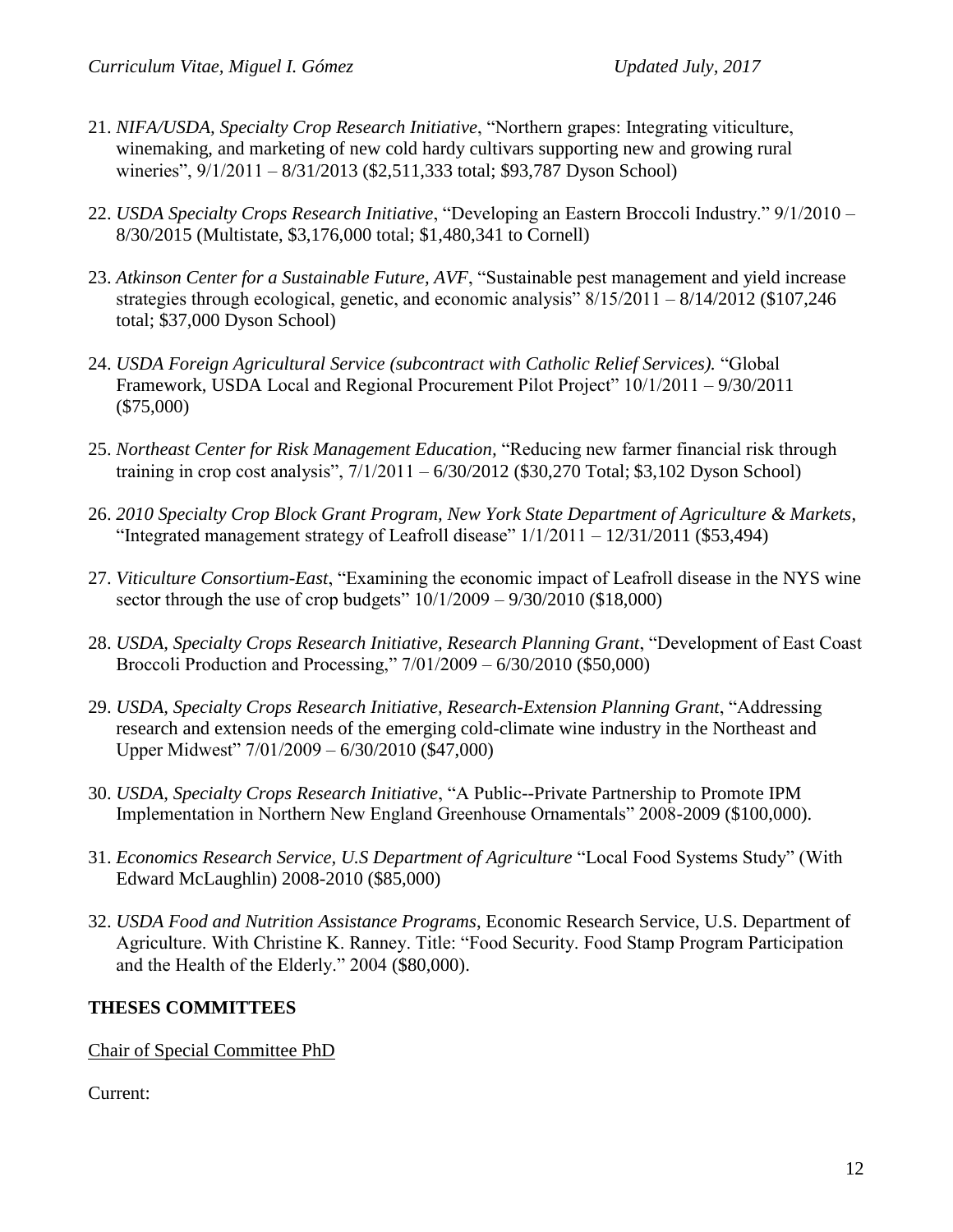- 1. Juan Hernandez-Aguilera. Title: Smallholder Coffee Growers: Welfare implications of participating in specialty coffee supply chains.
- 2. Xiaoli Fan. Title: Essays on the economics of east coast broccoli

## Completed:

- 1. Jie Li, 2016. Title: Essays on Wine Economics
- 2. Shadi Atallah, 2014. Title: Essays on the Economics of Specialty Crops.
- 3. Jun Lee, 2012. Title: Three Essays On The Economics Of Vertical And Spatial Relationships In Specialty Crop Supply Chains: CO2 Emission Policies, Price Transmission And Market Power

## Chair of Special Committee MS

## Current:

- 1. Irin Nishi (MS, Dyson School); 8/2015 6/2017
- 2. Jason Troendle (MS, Dyson School); 8/2015 6/2017

## Completed:

- 1. Sam Kannan (MS, Dyson School); 8/2015 6/2016
- 2. Philip Coles (MS, Dyson School); 1/2014 5/2015
- 3. Dourong Yeh (MS, Dyson School); A transshipment model for Cabbage in the Northeast: Impacts of increased localization
- 4. Yijia Tang (MS, Dyson School); Do Price Premiums Exist for Local Products in Tompkins County?
- 5. Marina Predic (MS, Euro Master Enology & Viticulture); Impacts of objective and subjective descriptors in tasting sheets on consumer purchasing decisions.
- 6. Emilia Arana (MS, Mediterranean Institute of Agronomic Studies); Factors that Influence Performance of Agricultural Cooperatives in Guatemala.
- 7. Erin Kelley (MS, Dyson School), 2013; Grower behavior and the adoption of IPM practices among potato growers in the Colombian Andean region.
- 8. Arnold Xavier (MS, Dyson School), 2011; Impact of Policy Changes on Price Transmission in Cocoa Supply Chains
- 9. Jie Li (MS, Dyson School), 2011; Factors affecting adoption of IPM practices in the Northeast Greenhouse Industries
- 10. Maleeha Rizwan, (MS, Applied Economics & Management) 2010; Impact Evaluation of the Fruit and Vegetable Dispute Resolution Corporation
- 11. Annemarie Morse (MS, Enology); "Customer Satisfaction and Tasting Room Performance in Long Island Wineries" 2010.
- 12. Laoura M. Maratou (MS, Applied Economics & Management), 2005; Bargaining Power Impact on Off-Invoice Trade Promotions in U.S. Grocery Retailing.

## Chair of MPS Special Project

### Current:

- 1. Jack Pringle (MPS, ID); 8/2013 5/2017
- 2. Rebecca Parkinson (MPS, IARD); 8/2016 6/2017
- 3. Jenny Lee (MPS, IARD); 8/2016 6/2017

## Completed: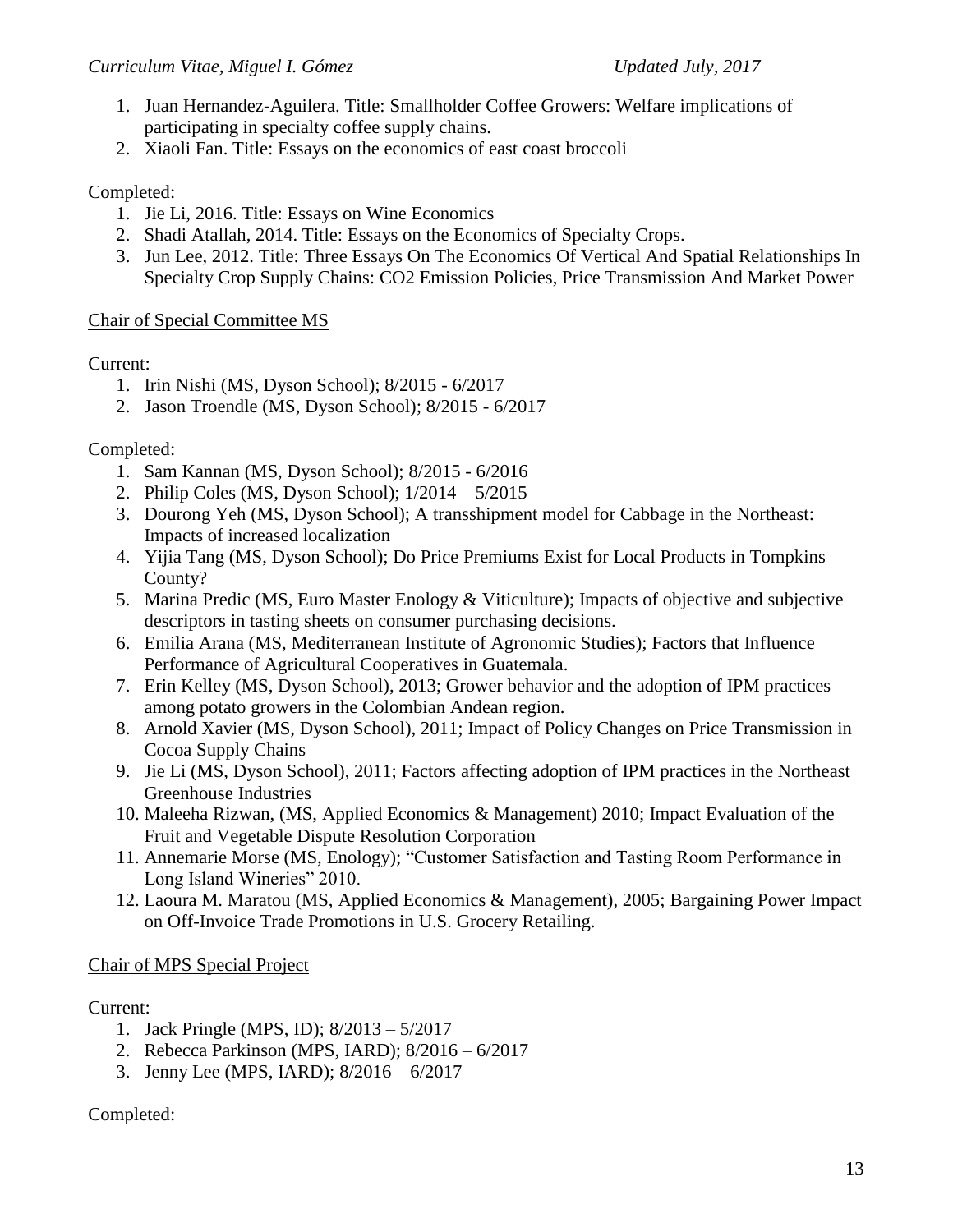- 1. José García (MPS, IARD); 8/2015 6/2016
- 2. Gustavo Cerna (MPS, Dyson School); 8/2015 6/2016
- 3. Colleen Anunu (MPS, ID); 8/2013 -5/2015
- 4. Hernando Grueso (MS, CIPA); 8/2014 6/2016
- 5. David Klein (MPS, ID); 8/2014 6/2015
- 6. Aditya Shrinivas (MPS, CIPA), 2012
- 7. Carolina Gómez (MPS, ID), 2012;

#### Member of Special Committee (PhD, MS and MPS)

### Current:

- 1. Rachel Saputo, (MS, Dyson); 8/2015 6/2017)
- 2. Sarah Murphy (PhD, Food Science); 8/2016 6/2019
- 3. Faisal M. M. Alkhannan Alkaabneh (PhD, School of Engineering); 8/2015 5/2018
- 4. Kiera Crowley (MS, Crop &Soil Science); 8/2015 6/2017
- 5. Sara Wagner (MS, Food Science); 8/2015 6/2017
- 6. Sarah Ruark (MS, Crop and Soil Science); 8/2015 5/2017
- 7. Oleg Firsin (PhD, Dyson School); 8/2014 5/2016
- 8. Lauren Snyder (PhD, Ecology & Evolutionary Biology); 8/2013 5/2016
- 9. Nelson Javier Tovar (PhD, Industrial Engineering, University of Los Andes; 8/2015 5/2018
- 10. Vidya Vemireddy (PhD, Dyson School); 8/2015 5/2018
- 11. Marcela Patiño (MS, Food Science); 8/2014 6/2016.

### Completed:

- 1. Mary Kate Wheeler (MS, Dyson School); 8/2014 6/2016
- 2. Fatma Rakik (MS, SIP); 8/2015 5/2017)
- 3. Xi He (PhD, CEE, Engineering); 1/2014 6/2015
- 4. Pimbucha Rusmevichientong (PhD, Dyson School); 1/2013 5/2015
- 5. Gemara Gifford (MS, Natural Resources); 8/2013 5/2015
- 6. Jillian Jastrzembski (PhD, Food Science); 8/2013 5/2016
- 7. Miguel Marini (MPS, BEE); 8/2013 -5/2015
- 8. Shun Chonabayasi (PhD, Natural Resources); 8/2013 5/2015
- 9. Jinzhou Li (PhD, Food Science); 8/2012 5-2016
- 10. Ran Yin (PhD, Food Science); 8/2012 5-2016
- 11. Judy Lee, 2014 (MS, Horticulture); Oscar Acosta, 2014 (PhD, Food Science);
- 12. Becca Jablonski, 2014 (PhD, City & Regional Planning);
- 13. Claudia Pazlopez 2014 (MS, Food Science);
- 14. Haley Rowland 2014 (MS, Dyson School)
- 15. David Spector 2014 (MPS, Food Science)
- 16. Joanna Upton (PhD, Dyson School), 2013;
- 17. Polyxeni Filios (MS, Horticulture), 2013;
- 18. Leslie Verteramo (PhD, Dyson School), 2013;
- 19. Aurelie Harou (PhD, Dyson School), 2013;
- 20. Javier Perez-Burgos (PhD, City & Regional Planning), 2013
- 21. Luciana Ferreira (PhD, Food Science), 2012;
- 22. Jaesung Cho (PhD, Applied Economics & Management) 2012
- 23. Bobby Smith (MS, Dyson School), 2013
- 24. Lauren Thomas (MS, Food Science), 2013;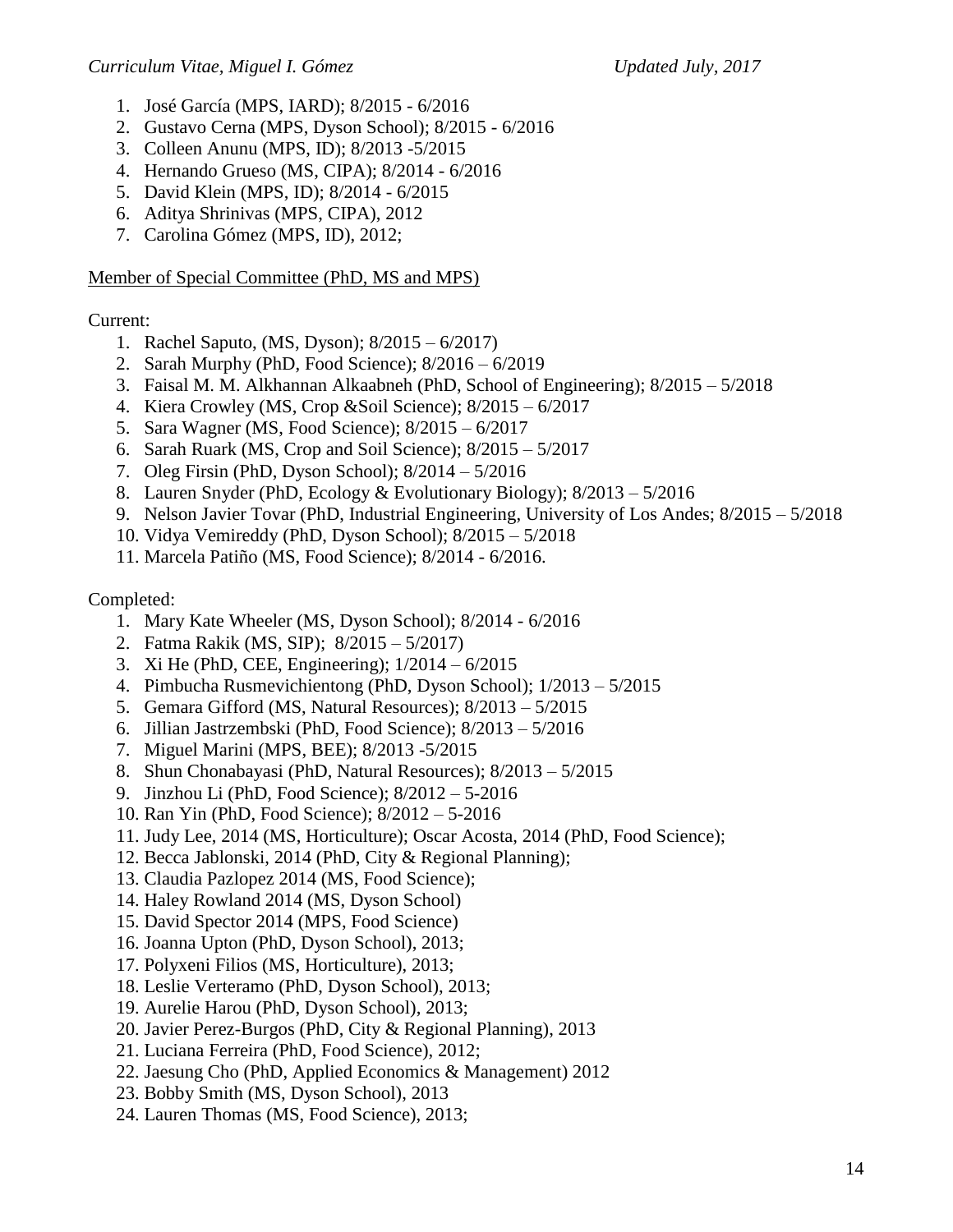- 25. Katie Ricketts (MS, Dyson School), 2012;
- 26. Restituto Tocme (MS, Food Science), 2012;
- 27. Celine Coquard (MS, Food Science), 2012;
- 28. Maywadee Chinavanichkit (MPS, Food Science), 2012.
- 29. CaSandra Carter (MS, Horticulture) 2010
- 30. Filipe K. Pereira, (MS, Agricultural & Consumer Economics), 2008

# **HONORS AND AWARDS**

- 1. 2016. *Wine Market Council Scholarship* for CALS Dyson Student Jie Li, Chair of Committee.
- 2. 2015. Highly Commended Paper Award "The Effect of Tasting Sheet Sensory Descriptors on Tasting Room Sales" published in International *Journal of Wine Business Research.*
- 3. 2014. College of Agriculture and Life Sciences, *Rising Star Faculty Award 2014*.
- 4. 2014. Faculty Advisor, Outstanding MS Thesis Award, *Northeast Agricultural Economics Association* (student: Erin Kelley)*.*
- 5. 2013. Member of special committee of MS Thesis awarded first place in the *Northeast Agricultural and Resource Economic Association* and *Agricultural and Applied Economics Association, 2013 MS Thesis Awards* (Katie Ricketts).
- 6. 2012-2014. Named the *Ruth and William Morgan Assistant Professor* in Applied Economics and Management.
- 7. 2012. PhD Dissertation Advisor to Shadi Atallah, who was awarded the prestigious *Land Grant Graduate Fellowship* from the College of Agriculture and Life Sciences, 2012-2014.
- 8. 2011. Chair of special committee of MS Thesis nominated for the *Northeast Agricultural and Resource Economic Association* and *Agricultural and Applied Economics Association* 2012 MS Thesis Awards (Maleeha Rizwan).
- 9. 2011. Co-author, *Graduate Student Paper Warren Award*, second place (with Jun Lee, PhD student)
- 10. 2010-present. Fellow, *Cornell Center for a Sustainable Future*.
- 11. 2010 to present. Adjunct Faculty, *Business School*, Universidad de Los Andes, Bogota, Colombia.
- 12. 2008 Best Paper Award 2007, "Guest Satisfaction and Restaurant Performance" Sachin Gupta, Edward McLaughlin, and Miguel I. Gómez, *Cornell Hospitality Quarterly* 2007 48:284-298.
- 13. 2008 Included in the *List of Teachers Ranked as Excellent*, for ACE-430 Food Marketing, University of Illinois.
- 14. 2006 Present. Editorial Committee, *Ensayos sobre Política Economica,* Refereed journal of the Banco de la República (Colombian Central Bank)
- 15. 2005-2006. Reviewer for the Levy & Weitz/Retailing SIG dissertation competition.
- 16. 2001. Advisor to the group awarded the first prize in the *SoyLutions 2001* soybean utilization contest sponsored by the Illinois Soybean Association (ISA) and Illinois Soybean Check-off Board (ISCB). Product: *The Taco-Shell.*
- 17. 1999. Distinguished PhD Dissertation award. Department of Agricultural and Consumer Economics, University of Illinois at Urbana-Champaign
- 18. Member of the *Gamma Sigma Delta Honor Society of Agriculture*.

## **SERVICE**

## Professional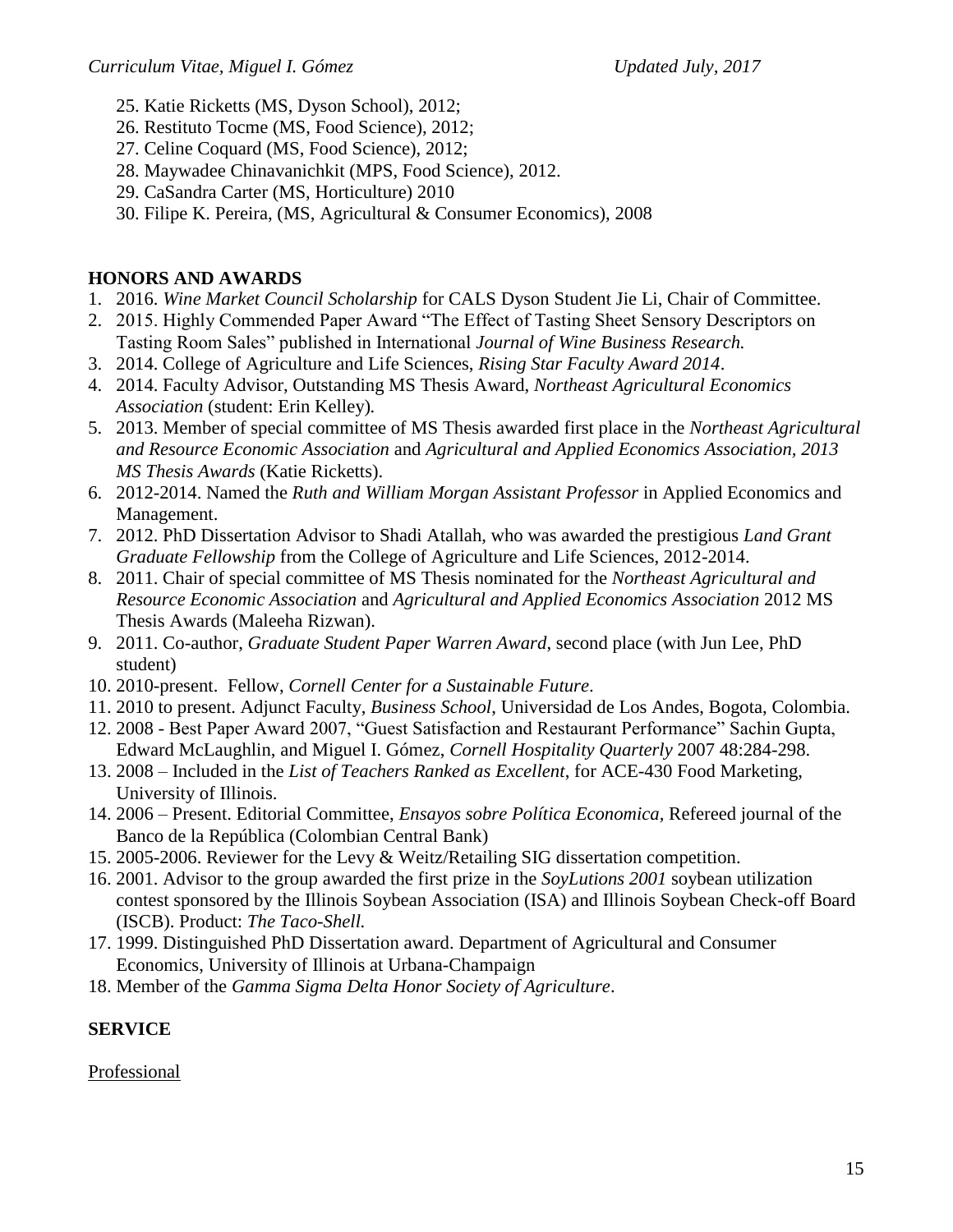- 1. 2016. Member, International Scientific Committee, *153 EAAE Seminar Gaeta (Italy) June 9-10, 2016 New dimensions of market power and bargaining in the agri-food sector: Organisations, policies and models.*
- 2. 2016. Evaluator, Promotion & Tenure of A. Bonnano (Colorado State University).
- 3. 2016. Evaluator, *Best Paper Award*, Agribusiness: An International Journal.
- 4. 2015. Member Review Panel, *Innovative Metrics and Methods for Agriculture and Nutrition Actions (IMMANA) Grant Program.*
- 5. 2015. Ad hoc reviewer for the *Methyl Bromide Transitions (MBT) grant program, USDA.*
- 6. 2014.Member of Review Panel, U.S. Department of Agriculture, *Served as a panelist on the Agricultural Economics and Rural Communities: Markets and Trade/A1641 panel, 2014*
- 7. 2014-present. Member Committee *AAEA-Latin American Section Outstanding Selected Research Paper and Poster Awards.*
- 8. 2013. Guest co-editor, Special Section in *Food Policy,* Agriculture and Food System Policies and their Impacts on Nutritional Outcomes.
- 9. 2012. Guest co-editor, Special Issue in *World Development*, On the Choice and Impacts of Innovative International Food Assistance Instruments.
- 10. Member, Editorial Boards
	- a. 2012-present, *Agribusiness: an International Journal*
	- b. 2009-present, *Ensayos sobre Política Económica* (Colombia)
	- c. 2012-present, Revista ITEA (España)
- 11. Review panels for competitive grants
	- a. 2012. *Academic Venture Fund, Atkinson center for a Sustainable Future.*
	- b. 2012. Reviewer, grant competition *Research Council of KU Leuven*, Belgium
	- c. 2009. *USDA National Research Initiative*.
	- d. 2008. *Higher Education for Development – US Agency for International Development*, Partnerships for Strengthening Agribusiness Education in Haiti.
- 12. 2008-2012. Awards committee, *Northeast Agricultural and Resource Economics Association*
- 13. 2008-present. Reviewer, Selected Papers for the AAEA 2011 Annual Meeting
- 14. 2008-2009. Webinar Committee, Agribusiness Economics and Management Section of the Agricultural & Applied Economics Association
- 15. 2008, 2010. Advisor to the Pack-Family scholars attending the PMA Show in October/2009
- 16. 2004-2006. Reviewer for the Levy & Weitz/Retailing SIG dissertation competition (2005-2006)

# Cornell University

- 1. Chair, *Faculty Advisory Board,* Atkinson Center for a Sustainable Future, 2016-today.
- 2. Presenter, *New Faculty Orientation Program,* August, 2016.
- 3. 2015. Reviewer, *President's Council of Cornell Women 2015 Affinito-Stewart Faculty Grant Program*
- 4. 2012-present. Member At-large of the Faculty Senate
- 5. 2009-2014. Book Reading Project Discussion Facilitator
- 6. 2008-present. Faculty Advisor, Cornell Colombian Graduate Students Association
- 7. 2013-present. Member of Review Panel, *2014 ACSF Academic Venture Fund Grant Program*.
- 8. 2014-present. Member of Review Panel, *2014 ACSF Postdoctoral Program on Sustainability*.
- 9. 2014-2015. Member, *ACSF Faculty Advisory Board*.

SC Johnson College of Business

1. 2016. SC Johnson College of Business *PhD Project* to recruit underrepresented minorities, Chicago, November 2016.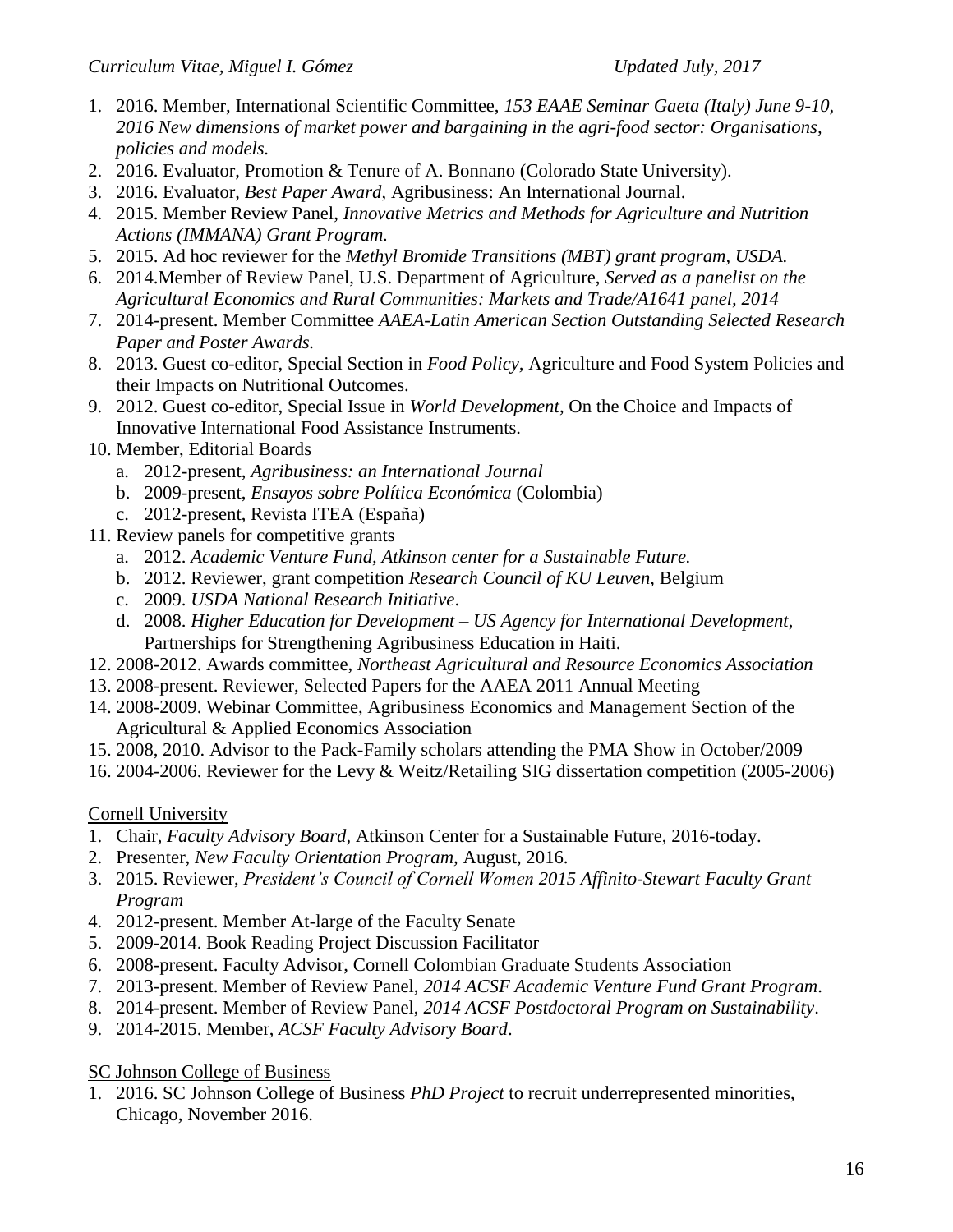College of Agriculture and Life Sciences

- 1. 2016-present.Alternate Public Member of the Board, *Cherry Industry Marketing Order Board*
- 2. 2014-present. Member, Nolan Reviewer, *Hatch, McIntire Stennis or Animal Health Proposal Evaluation*, Cornell Agricultural Experiment Station.
- 3. 2015. Contributor, *to Regional Economic Development Council of the Southern Tier Southern Tier Food and Agriculture Initiative Proposal*
- 4. 2014-2015. Member, *Viticulture and Enology Curriculum Committee*.
- 5. 2014. Faculty Advisor, *CCE Undergraduate Internship Program.*
- 6. 2013. Member, Search Committee for the New Director of the Dyson School.
- 7. 2012. Member of the Search Committee for two positions in *Cornell Cooperative Extension System*
- 8. 2010-present. Member of the *Cornell University Applied Research and Extension Program Council*
- 9. 2010-2014. Member, *NYS Local Food Systems Advisory Panel*

Dyson School of Applied Economics and Management

- 1. 2016. Member, *Third year P&T review committee,* A. Ortiz Bobea.
- 2. 2016. Job Recruitment Interviews, AAEA Conference, Chicago.
- 3. 2016. Evaluator, E. Mabaya promotion to Sr. Research Associate.
- 4. 2014-present. Project leader SMART Group, *Evaluating Strategies to Improve Coffee Quality in Cauca Colombia*
- 5. 2015. Member, *Nolan Professorship Search Committee.*
- 6. 2015-present. Member, *Undergraduate Research Committee.*
- 7. 2015. Member, *P&T Committee.*
- 8. 2015. Member, *Strategic Plan Task Force.*
- 9. 2008-2014. Awards Committee, Department of Applied Economics and Management, Cornell University
- 10. 2014-present. Member, *Graduate Program Petition and Theory Competency*
- 11. 2013-present. Member, *Dyson School Graduate Program Review Committee*.
- 12. 2014-present. Faculty advisor of six undergraduate students.
- 13. 2014-present. Member, *Undergraduate Research Committee.*
- 14. 2009-present. Member, *Outlook Planning Committee.*
- 15. 2012. Member, Search Committee for Agribusiness and Farm Management Position
- 16. 2011-2013. Coordinator, *Arthur Thomas Memorial* Internship
- 17. 2011-2012. Scribe, Dyson Faculty Meetings

# **AD-HOC ACADEMIC REVIEWER** (\* Indicates multiple ad-hoc reviews)

- *American Journal of Agricultural Economics\**
- *Review of Agricultural Economics*
- *Agricultural Economics\**
- *Journal of Agricultural & Applied Economics Journal of Agribusiness*
- *Food Policy\**
- *Journal of International Trade and Development*
- *International Food and Agribusiness Management Review\**
- *Academia Revista Latinoamericana de Administración*
- *Agricultural and Resource Economics Review\**
- *Cornell Hotel and Restaurant Administration Quarterly\**
- *Agribusiness: An International Journal\* Environment and Planning C: Government and Policy*
- *Horticultural Technology*
- *Australian Journal of Grape and Wine Research*
- *Service Business*